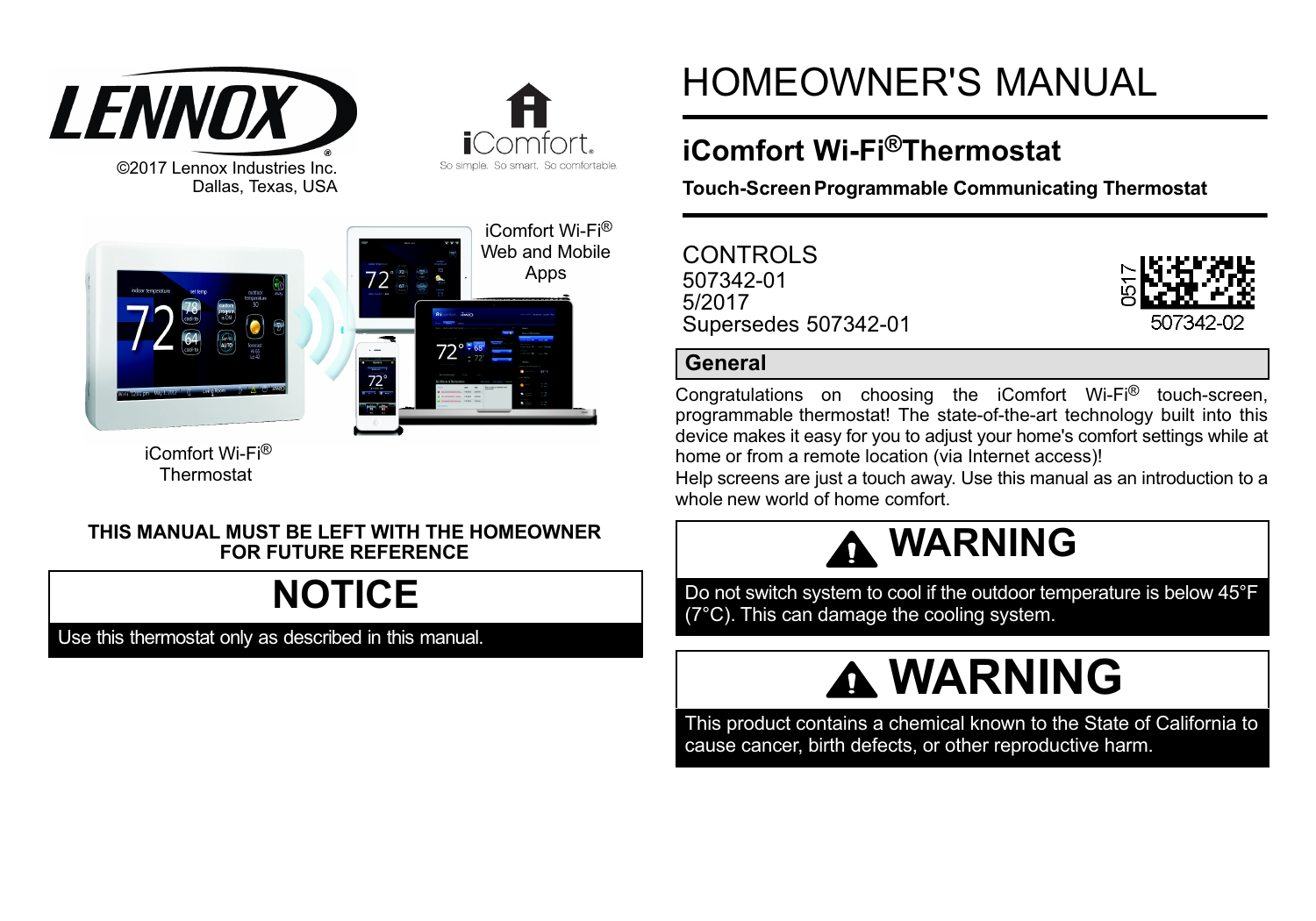#### **Table of Contents**

|                                                          | $\overline{2}$          |
|----------------------------------------------------------|-------------------------|
|                                                          | $\overline{2}$          |
|                                                          | $\overline{2}$          |
|                                                          | 3                       |
| User preferences quick reference chart                   | $\overline{\mathbf{A}}$ |
| Tools used to change preferences                         | 5                       |
| User feature screen and HELP                             | 6                       |
|                                                          | ĥ                       |
|                                                          | 8                       |
|                                                          | 8                       |
|                                                          | 9                       |
|                                                          | 9                       |
|                                                          | 12                      |
| Service information and HELP (?)                         | 14                      |
| Adjusting room temperature, away mode, clock and weather | 15                      |
|                                                          | 17                      |
|                                                          | 19                      |
| Connecting to a home Wi-Fi Router                        | 20                      |
| Troubleshooting Wi-Fi Connections                        | 23                      |
| Registering iComfort Wi-Fi® thermostat                   | 25                      |
|                                                          | 26                      |
|                                                          | 26                      |
|                                                          | 26                      |

# **Precise Comfort™ Technology**

When the iComfort Wi-Fi® thermostat is used with a Lennox indoor or outdoor unit which includes a compatible communicating control, it becomes part of a **Precise Comfort**™ system**.**

- Precise Comfort™ Cooling **(XC/XP25)**  This feature keeps the room temperature within 1/2 degree of the desired cooling setpoint. The airflow is adjusted in increments as small as 1% to provide ultimate temperature control.
- Precise Comfort™ Heating **(SLP98V)**  This feature keeps the room temperature within 1/2 degree of the desired heating setpoint. The airflow

is adjusted in increments as small as 1% to provide ultimate temperature control.

# **iComfort Wi-Fi® Thermostat**

The communicating iComfort Wi-Fi® thermostat is an electronic 7-day programmable touch-screen thermostat with a color display. It also offers enhanced capabilities which include: humidification measurement and control, dew point adjustment control, dehumidification measurement and control, Humiditrol® Enhanced Dehumidification Accessory (EDA) compatibility, and equipment maintenance reminders. The thermostat's autochangeover mode permits control of heating, cooling, humidification, and dehumidification without user involvement.

The iComfort Wi-Fi® thermostat can connect to the internet using your home's Wi-Fi access point. After online registration has been completed, weather information is automatically sent to the thermostat. You also will have full access to the thermostat from any remote location using an internet connection via computer, smartphone, Android™ device, iPhone® or iPad®.

The thermostat stores system parameters in nonvolatile memory to retain data and settings when electrical power fails or is turned off. The thermostat also includes on‐board help screens.

Indoor Air Quality accessories are supported with time‐based maintenance notifications which remind you when to check or replace media filters, UVC bulbs, humidifier pads and PureAir™ catalytic inserts.

# **Thermostat Lock-Out**

A lock icon at the bottom center of the screen (shown in the picture), indicates the thermostat is either partially or fully locked.



When the thermostat is partially

locked, any user can adjust the temperature up or down to hold a setting for a selectable time period. To lock the thermostat, access "Screen lockout" through the FEATURES screen "display settings" described on [Page 8](#page-7-0).

When the thermostat is fully locked, no one can make any changes to the thermostat's settings. To unlock the thermostat, touch and hold the lock icon for 5 to 6 seconds.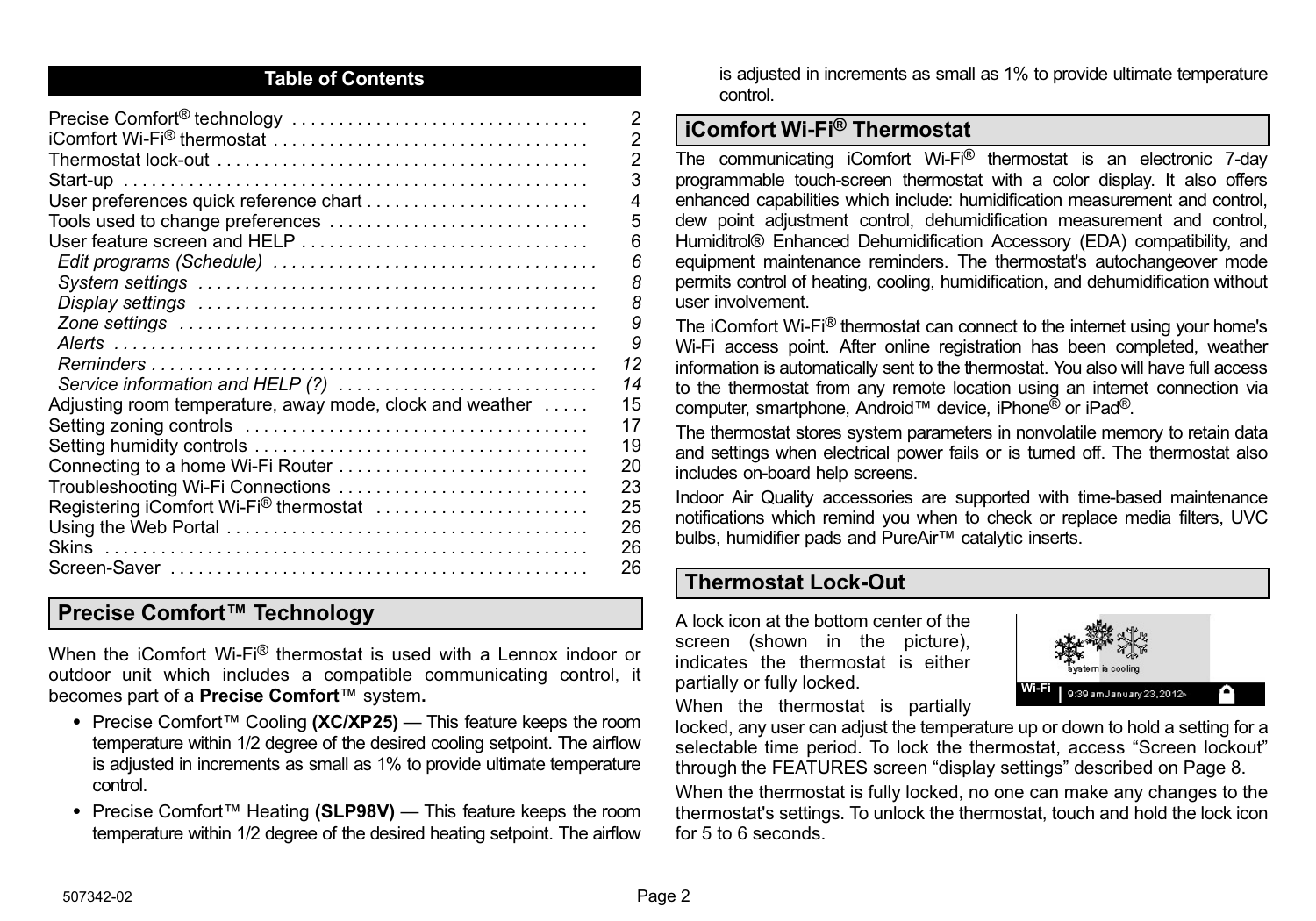# <span id="page-2-0"></span>**Start -Up**

**In event of power failure** —The thermostat will reboot after power is restored. When the reboot is complete, the HOME screen will return.

## **WHAT THE HOME SCREEN TELLS YOU...**

After the thermostat and the system have been fully connected and powered on, the thermostat's Home screen is displayed. Figure 1 shows a display and describes what the thermostat is telling you.

When the system mode is set to **heat or cool**, the system is operating in *manual* mode; When a particular *program* has been selected, program name will be displayed on the system mode button (e.g., **summer program is on**).

## **OTHER INFORMATION...**

The system will run until the indoor temperature is within the range specified by the selected cooling and heating setpoints (70 to 75 degrees in this example). **Wi-Fi setup**

The "Wi-Fi" button in the bottom left corner provides access to the Wi-Fi setting screen. Wi-Fi with a  $\Delta$  beneath it indicates a prior connection to the server has been lost. When the Wi-Fi connection is re-established, the triangle goes away.

**Away Mode** sets the thermostat for energy-saving system operation while you are gone for an extended period of time. In this mode, the system will only come on if the indoor temperature falls below 62 degrees (for heating), or if the indoor temperature rises above 85 degrees (for cooling).

**button**



**Service alerts are present**

- service alerts by touching the  $\triangle$ icon
- access help screen by touching the **"?"** icon

Temperature adjustment and system mode of operation selection are described fully beginning on [Page 15](#page-14-0).

If the installer has activated the indoor humidity feature, you will be able to set the desired humidity level in your home even if no physical humidifier or dehumidifier is present. See [Page 17](#page-16-0) for details on humidity control.

**to AUTO**

**Help screen**

**LENNOX** 

**WHAT YOU CAN DO FROM THE HOME SCREEN...**

# The Home Screen provides you with convenient

access to adjust heating and cooling setpoints,

**Figure 1. Home Screen (Typical)**

Zone 1 **Zoning (if installed and enabled)**

**Wi-Fi** 9:39 am May 23, 2012  $\left|\left(\frac{7}{4}\right)^{2} \right| 2 \cdot \left|\left(\frac{7}{4}\right)^{2} \right| 2 \cdot \left|\left(\frac{7}{4}\right)^{2} \right|$ 

**Time, month, day, year** (touch to change)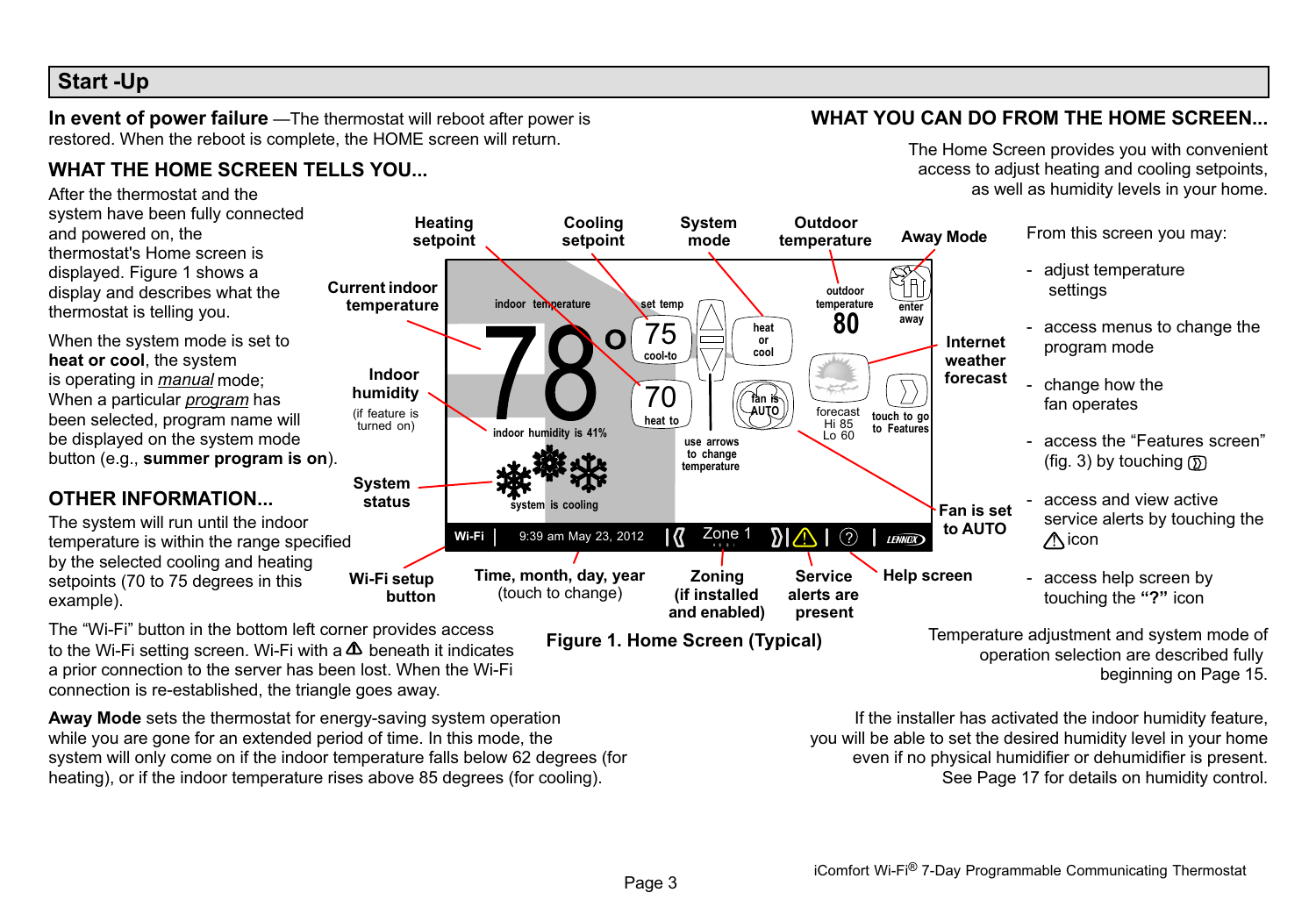<span id="page-3-0"></span>

| User Preference Quick Reference Chart (Use tools shown on page 5 to make changes) |                                       |                          |                       |                     |                                                                                                                                               |  |  |
|-----------------------------------------------------------------------------------|---------------------------------------|--------------------------|-----------------------|---------------------|-----------------------------------------------------------------------------------------------------------------------------------------------|--|--|
| <b>User Setting</b>                                                               | $\mathbb{D}$<br><b>Feature Button</b> | <b>Default</b>           | Page<br><b>Tools</b>  |                     | <b>Available Settings</b>                                                                                                                     |  |  |
| Set up a program                                                                  | edit programs                         | save energy              | See details Page 6    |                     |                                                                                                                                               |  |  |
| Heating mode                                                                      | system settings                       | <b>COMFORT</b>           | toggle                |                     | Normal, Comfort (heat pump only)                                                                                                              |  |  |
| Humidification settings                                                           | system settings                       | ON                       |                       | toggle              | OFF, ON (only visible if humidifier is installed)                                                                                             |  |  |
| Dehumidification settings                                                         | system settings                       | <b>MODERATE</b>          | 8<br>toggle<br>toggle |                     | ClimateIQ = Dry, Moderate, Humid (communicating outdoor unit only)<br>de-humidifier = Off, Medium, High (non-communicating outdoor unit only) |  |  |
| Humidity display                                                                  | system settings                       | OFF                      |                       |                     | OFF. ON                                                                                                                                       |  |  |
| Background theme                                                                  |                                       | cobalt                   |                       |                     | cobalt, cotton, carbon                                                                                                                        |  |  |
| Temp scale is                                                                     |                                       | (F)                      | toggle                |                     | (F) Fahrenheit, (C) Celsius                                                                                                                   |  |  |
| Screen saver                                                                      |                                       | ON                       |                       |                     | ON. OFF                                                                                                                                       |  |  |
| Screen lockout                                                                    |                                       | Unlocked                 |                       |                     | Unlocked, partially (locked), (fully) locked                                                                                                  |  |  |
| Language s                                                                        | display settings                      | English                  | menu<br>16            |                     | ENGLISH, FRANCAIS, ESPAÑOL                                                                                                                    |  |  |
| Outdoor temp display                                                              |                                       | <b>OFF</b>               |                       | toggle              | Off. internet. sensor                                                                                                                         |  |  |
| <b>Backlight Intensity</b>                                                        |                                       | 80%                      |                       | arrows              | 20 to 100% (in 20% increments)                                                                                                                |  |  |
| Press to CLEAN SCREEN                                                             |                                       |                          |                       | (view only)         | Deactivates touchscreen for 30 seconds to allow cleaning.<br>Use damp cloth to clean.                                                         |  |  |
| Zoning is ON                                                                      | zoning settings                       | ON                       | Not applicable        |                     | ON, OFF (only visible if zoning installed)                                                                                                    |  |  |
| Sensor screen ALWAYS ON                                                           |                                       | ON                       |                       |                     | ALWAYS ON. POWER SAVE                                                                                                                         |  |  |
| View alerts                                                                       | alerts                                | $\overline{\phantom{0}}$ | See details Page 10   |                     |                                                                                                                                               |  |  |
| Replace filter 1                                                                  |                                       |                          |                       |                     |                                                                                                                                               |  |  |
| Replace filter 2                                                                  |                                       |                          |                       |                     |                                                                                                                                               |  |  |
| Replace humidifier pad                                                            |                                       |                          |                       |                     |                                                                                                                                               |  |  |
| Replace UV bulb                                                                   | reminders                             | <b>Disabled</b>          |                       | See details Page 12 | Disabled, 3 Months, 6 Months, 12 Months, 24 Months, Custom Time                                                                               |  |  |
| Maintenance reminder                                                              |                                       |                          |                       |                     |                                                                                                                                               |  |  |
| PureAir <sup>™</sup> maintenance<br>required                                      |                                       |                          |                       |                     |                                                                                                                                               |  |  |
| Dealer name                                                                       |                                       |                          |                       |                     |                                                                                                                                               |  |  |
| Dealer address                                                                    |                                       | (These may               |                       |                     |                                                                                                                                               |  |  |
| Dealer phone                                                                      |                                       | show install-            | See details Page 14   |                     |                                                                                                                                               |  |  |
| Dealer email                                                                      | service                               | er input data;           |                       |                     | (keyboard)                                                                                                                                    |  |  |
| Dealer website                                                                    |                                       | but owner                |                       |                     |                                                                                                                                               |  |  |
| Dealer number                                                                     |                                       | may change)              |                       |                     |                                                                                                                                               |  |  |
| System desc                                                                       |                                       |                          |                       |                     |                                                                                                                                               |  |  |
| Thermostat info                                                                   | service                               | Display only             |                       |                     | Model Number, Serial Number, Hardware Revision,<br>Software Revision and Wi-Fi Revision.                                                      |  |  |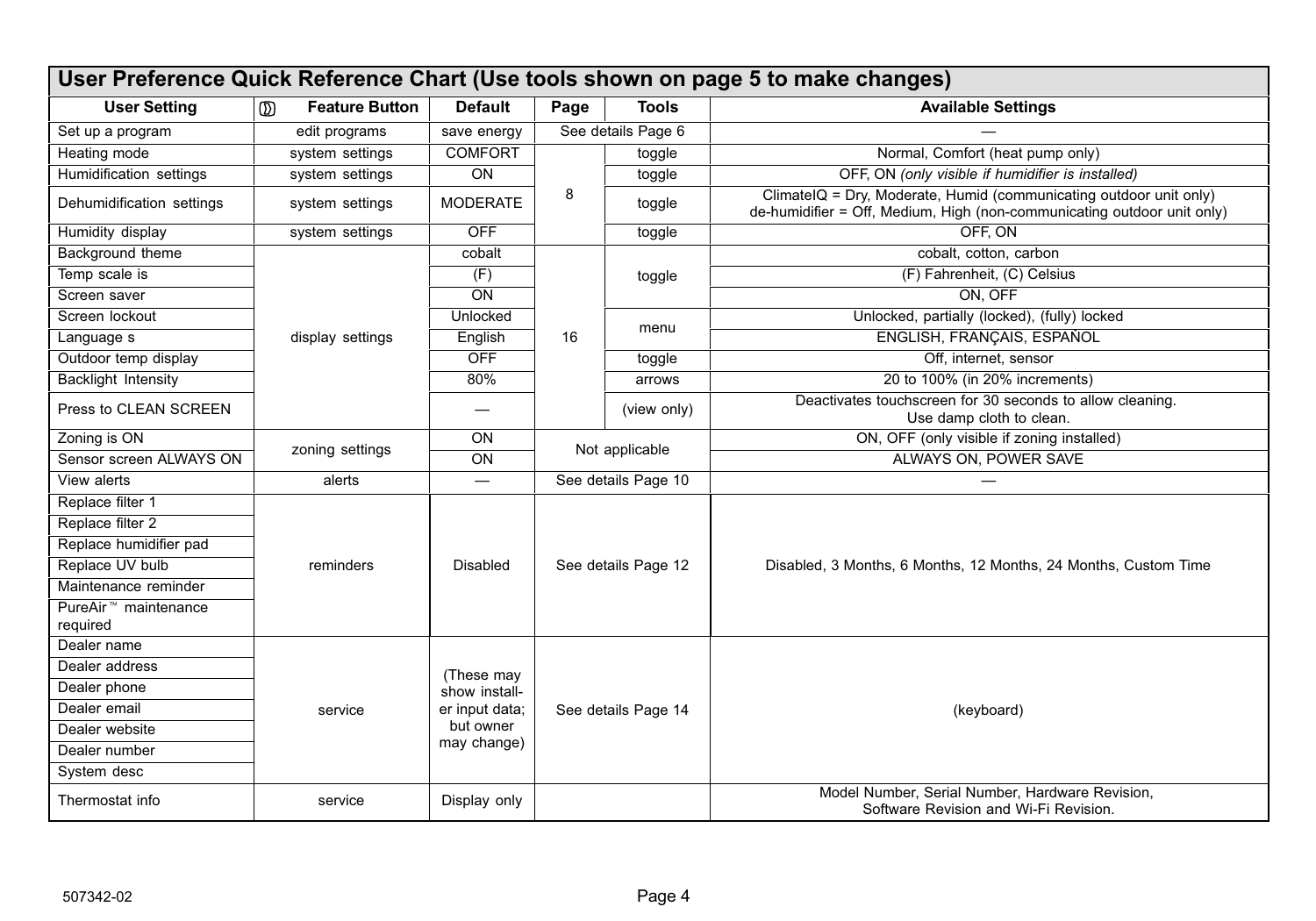<span id="page-4-0"></span>

**Figure 2. User Preference Change Tools**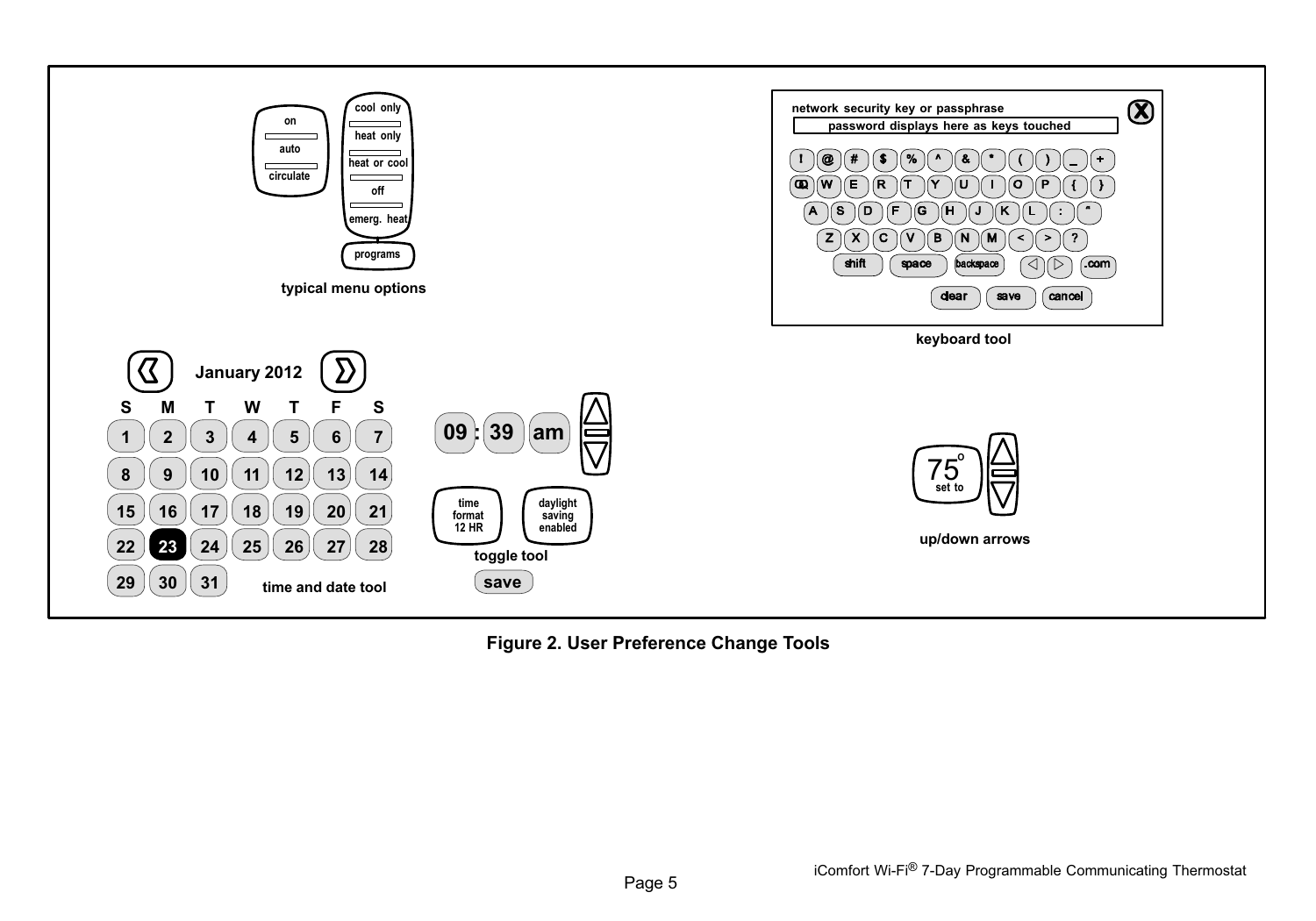# <span id="page-5-0"></span>**User Features and Help (?) Screens**

From the Home screen, touch the  $\overline{D}$  button to access the Features screen. The Features screen (figure 3) allows you access to edit programs, system settings, display settings, zoning settings, alerts, reminders, service and help (?).





#### **EDIT PROGRAMS (SCHEDULE)**

Touch **edit programs** button (see fig. 3). Figure 4 shows the EDIT PROGRAMS screen.

Edit the "season programs" to reflect your preferences. (The **Save energy** program uses high-efficiency Energy Star settings to promote energy conservation.)

- **select programs** Select a preset program; or touch and hold any button to enable the keyboard to change program names to suit your preferences.
- **select days** Select week/weekend, individual days, all 7 days.
- time Use up/down arrows to change time in 15 minute increments.
- **cool-** and **heat-to**  Use up/down arrows to change temperature in 1 degree increments.
- **fan mode**  Select on, auto, or circulate.

In the example in Figure 4, the evening time has been disabled by touching and holding the time button for that time period un time is replaced with **add setting**. To re-enable, touch **add setting** that time period. Use the **restore** button to restore defaults for the preset programs. It no additional adjustment are made to any programs, touch "**X**" button to exit. If changes are made to any programs then touch the **save** button and then touch **X** to exit this screen and return to the FEATURES screen.



#### **Figure 4. EDIT PROGRAMS Screen**

#### **TURN PROGRAMMING ON**

If the programming is OFF, touch the system mode button (shown in figure [5](#page-6-0), labeled **heat or cool**) to open the manual settings menu. **Programs** is the final selection in this menu. Select **programs** to display the program settings menu. (The menu will disappear if you don't make a selection within a few seconds). Select an option (e.g. **spring/fall**). The system mode button will display the selected program (e.g. **spring...program is ON**).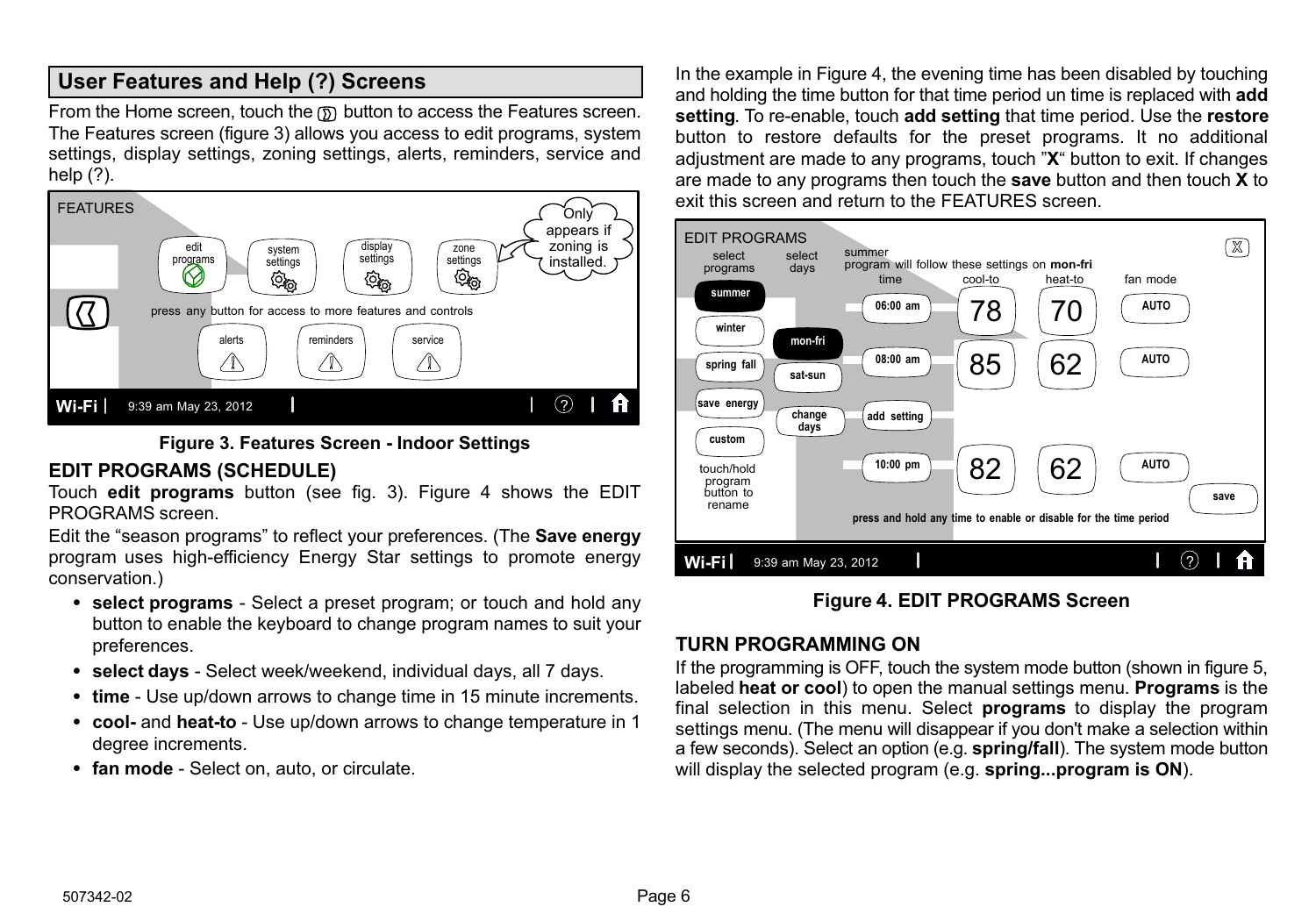#### <span id="page-6-0"></span>**TURN PROGRAMMING OFF**

If the programming is ON, touch the system mode button (e.g. **spring...program is ON**) to return to manual mode. The program settings menu includes an option for manual. Select **manual** to display the manual settings. Select one of the manual settings (e.g. **heat only**). After the selection is made, the system mode button will display the selected manual option (e.g. **heat only**).



**Figure 5. Turning on the Program**

# **Adjust temperature when program is ON — Program HOLD**

When the program is ON, the system mode button (shown in figure 6, labeled **spring...program is ON**) indicates which program is running. In this mode, touch a **set temp** button to trigger the appearance of an up/down arrow. Use the arrows to adjust the temperature setting for the "cool to" (or "heat to") value (see figure 6).

While changing the temperature setting, the **other options** menu appears (see figure [23](#page-14-0)). This menu provides options for the length of time that you may choose to hold a temperature setting.



#### **Figure 6. Adjusting Temperature with Program Running (cool-to and heat-to)**

#### **SYSTEM SETTINGS**

For more information concerning humidification and dehumidification, go to page [19.](#page-18-0)

- Touch **system settings** button from the **FEATURES** screen. Figure [7](#page-7-0) shows the **SYSTEM SETTINGS** screen with its defaults. Figure [8](#page-7-0) shows how the devices can be configured.
- Touch **set to heating mode** button **(XP25 only)**. (button may read: **COMFORT** or **NORMAL**). Select and change by touching heating mode icon: **COMFORT** or **NORMAL**.
- Touch buttons under appropriate humidification or dehumidification setting titles to select preferences.

Humidifier display is visible on the **SYSTEM SETTINGS** screen and can be changed to **OFF** from this screen. The resulting display shows the default values for **humidifier** and **ClimateIQ.** Use the arrows to change either.

When **humidity display** is **ON**, text near the screen bottom shows the current humidity. Touch the **"X"** button to return to **FEATURES** screen or touch the Home icon in to return to the Home screen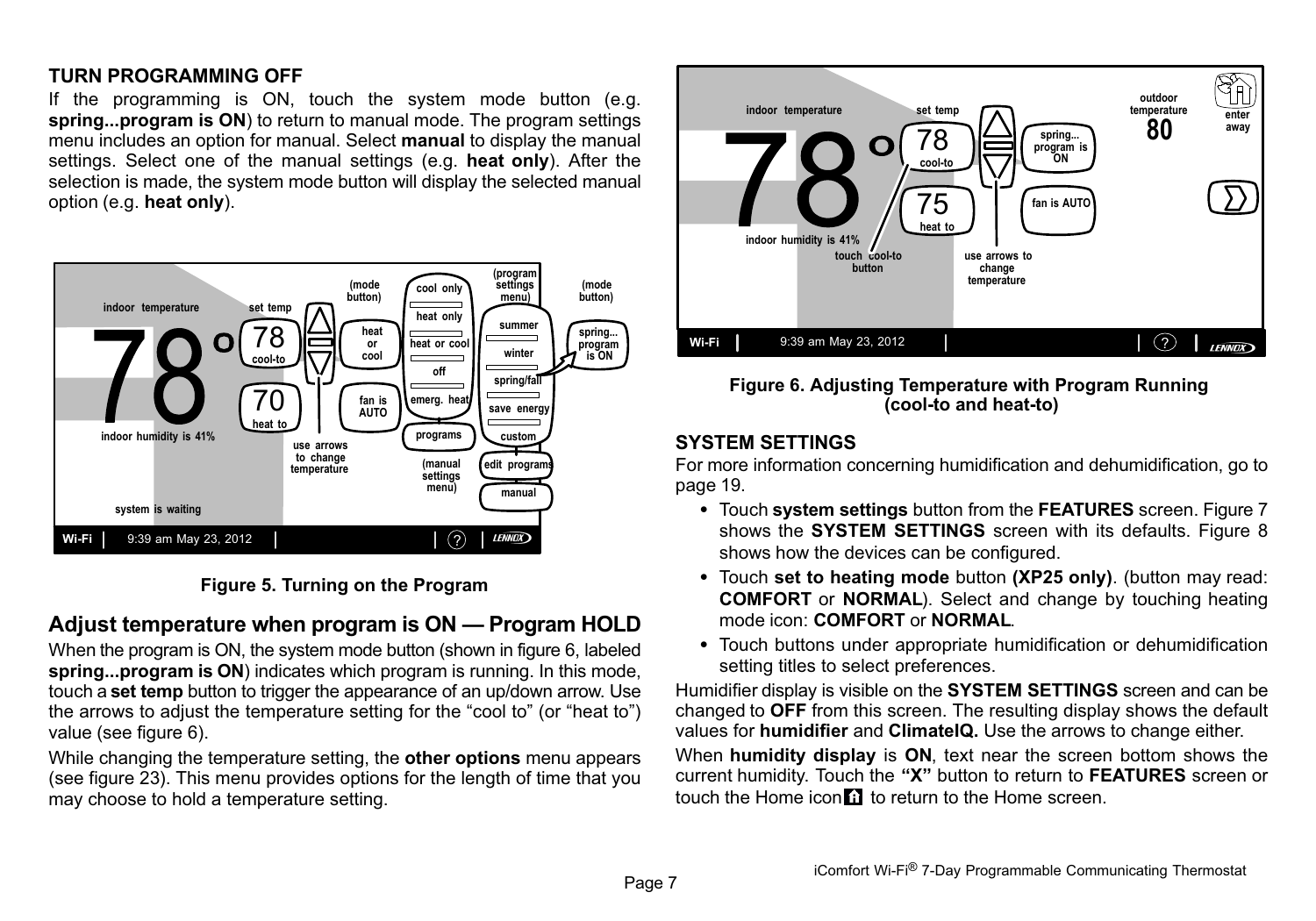<span id="page-7-0"></span>

**Figure 7. SYSTEM SETTINGS Screen (Example Only) - Communicating Indoor Unit**



**Figure 8. SYSTEM SETTINGS Screen - Making Adjustments**

# **DISPLAY SETTINGS**

Touch **display settings** from the **FEATURES** screen (see figure [3](#page-5-0)). Figure 9 shows the **DISPLAY SETTINGS** screen and defaults.

- Touch **Temp scale** button to toggle between ºF and ºC options.
- Touch **Background theme**, **screen saver, screen lockout, language, outdoor temp display** buttons to select options from pop-up menus (figure [10\)](#page-8-0).
- Touch **backlight intensity** button and use up/down arrows to change the intensity of backlighting in 20% increments.

Touch the **press to CLEAN SCREEN** button to enable a 30-second touchscreen lock to allow screen cleaning. Use a damp cloth to clean the screen.



**Figure 9. Display Settings (defaults)**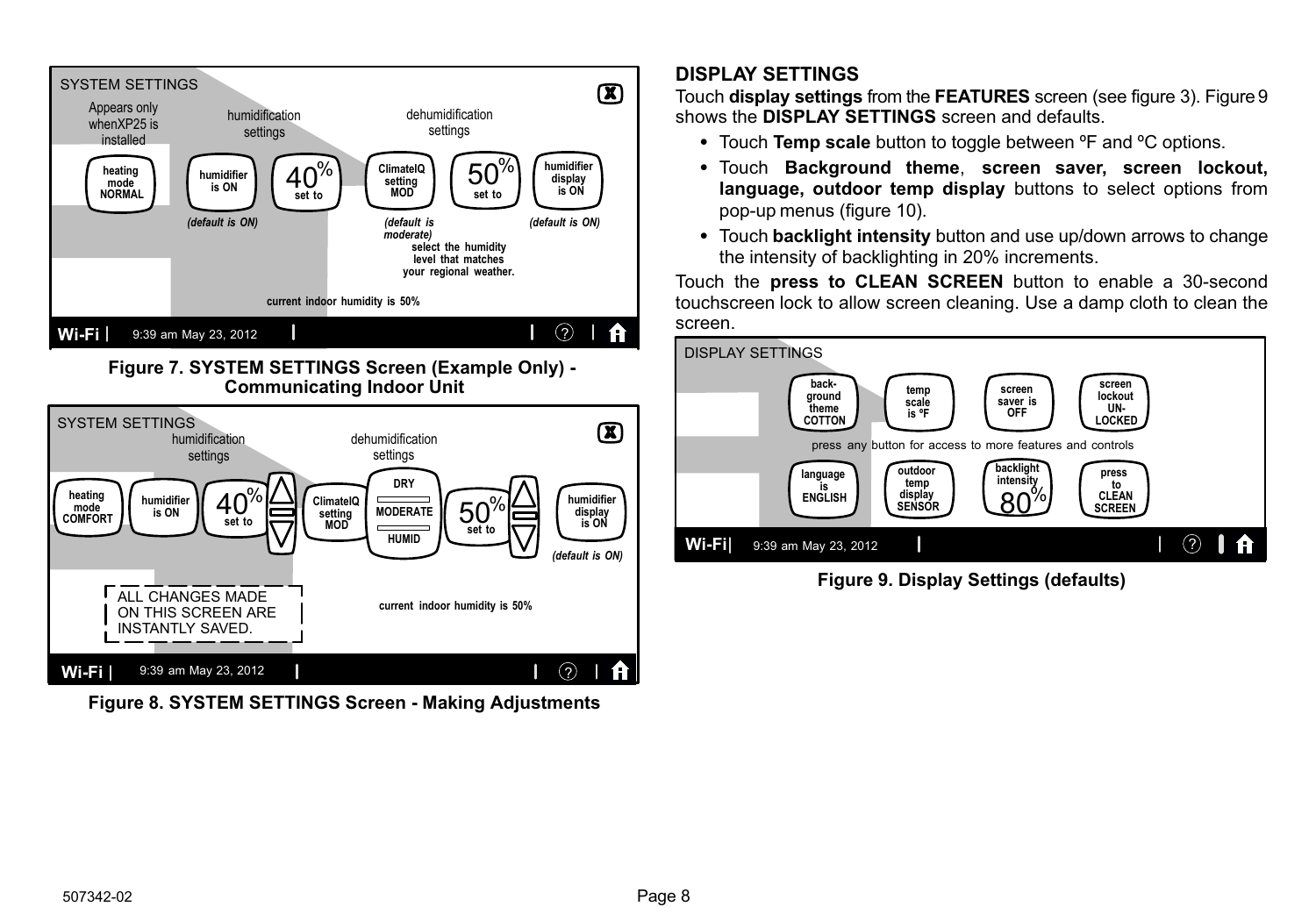<span id="page-8-0"></span>

#### **Figure 10. Display Settings (Adjusting)**

# **ZONE SETTINGS**

Touch **display settings** button (see figure [3\)](#page-5-0). Figure 11 shows the *zone settings* screen and defaults.

- Touch the **Zoning** button to toggle this option **ON** or **OFF**.
- Touch the **Sensor Screen** button to toggle this option **ALWAYS ON** or **POWER SAVE**.





Figure 13 shows how an alert appears when it occurs after the system has been put into operation. Use information on this screen to contact your HVAC serviceman. Use the **X** to close the alert message and return to the previous screen.

A *red alert* (red icon) identifies a problem that could prevent the system from working properly or from working at all. If the system is allowed to run after a red alert has been issued, damage to the system may be caused. **A red alert is your signal to call for service immediately.**

**alerts ( 1) of ( 1) 9:39 am May 23, 2012 Service Alert Code 290 indoor unit reports: Heat Problem**

service info: Lennox 1-800-9-LENNOX www.lennox.com

 $\mathbb X$ 

# **Figure 12. Typical Red Alert**

A *service alert* (yellow icon) tells you to perform routine service, or to call the A **service aiert** (yellow icon) tells you to perform routine service, or to call the<br>dealer to service one or more of the following: Filters, Humidifier Pad, UV<br>Light, PureAir™ Air Purification system and Maintenance. The Light, PureAir<sup>™</sup> Air Purification system and Maintenance. These alerts will appear based on elapsed time set per the reminders. For information on clearing a service alert or setting the alert to remind you later, see reminders on page [12](#page-11-0).



## **Figure 13. Typical Service Alert**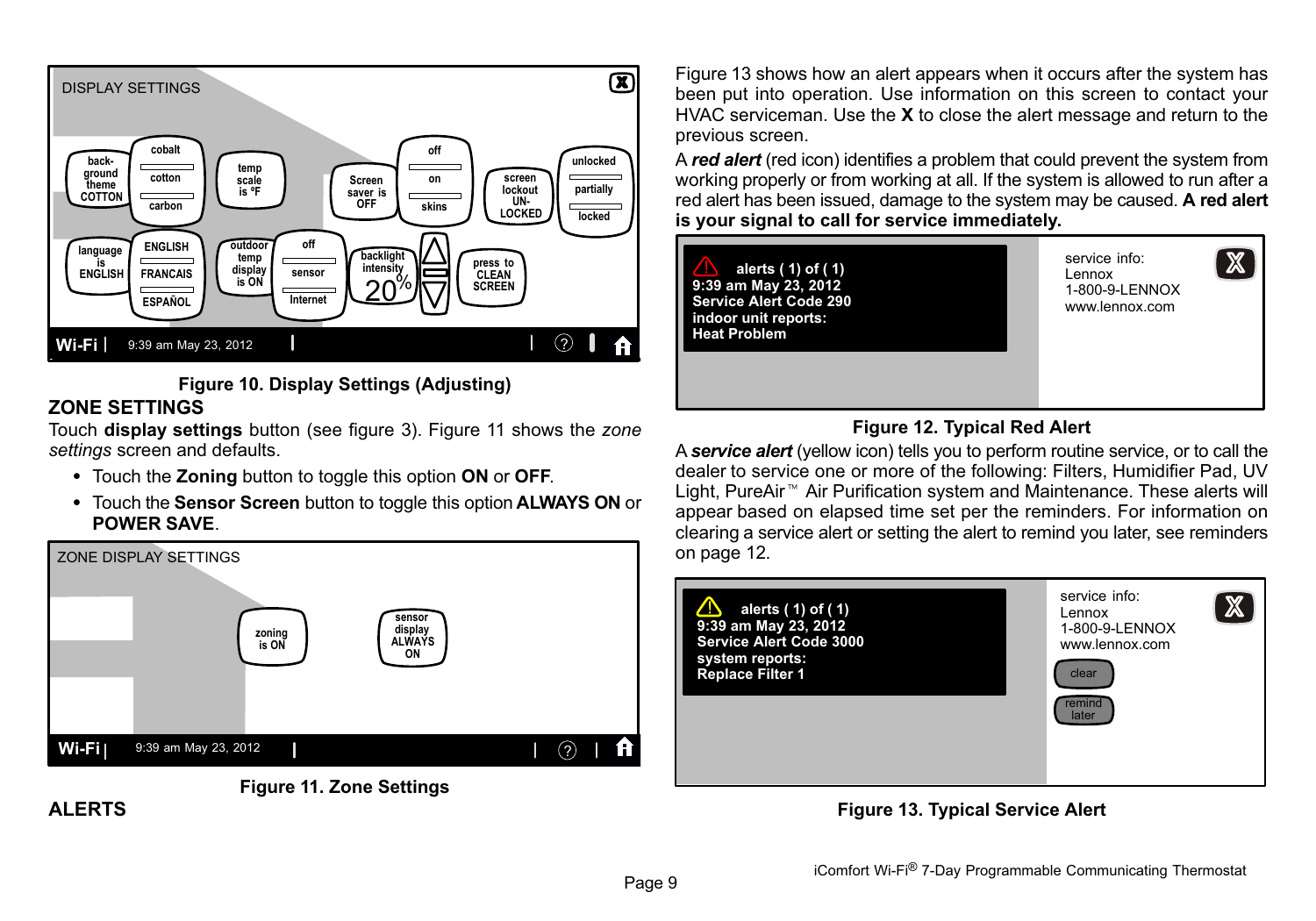# <span id="page-9-0"></span>**ACCESS ALERTS THROUGH THE FEATURES SCREEN**

Touch the Home screen alert icon  $(\triangle)$  or the **alerts** button on the **FEATURES** screen (see figure [3](#page-5-0)). Any alerts will appear similar to those shown in figure 14. Touch the **select alert time period for viewing** button to view alerts that occurred in the last 24 hours, last 30 days, or last 12 months. Contact your HVAC serviceman to report the alerts and related problems.



**Figure 14. Alerts Viewed from FEATURES Screen Option**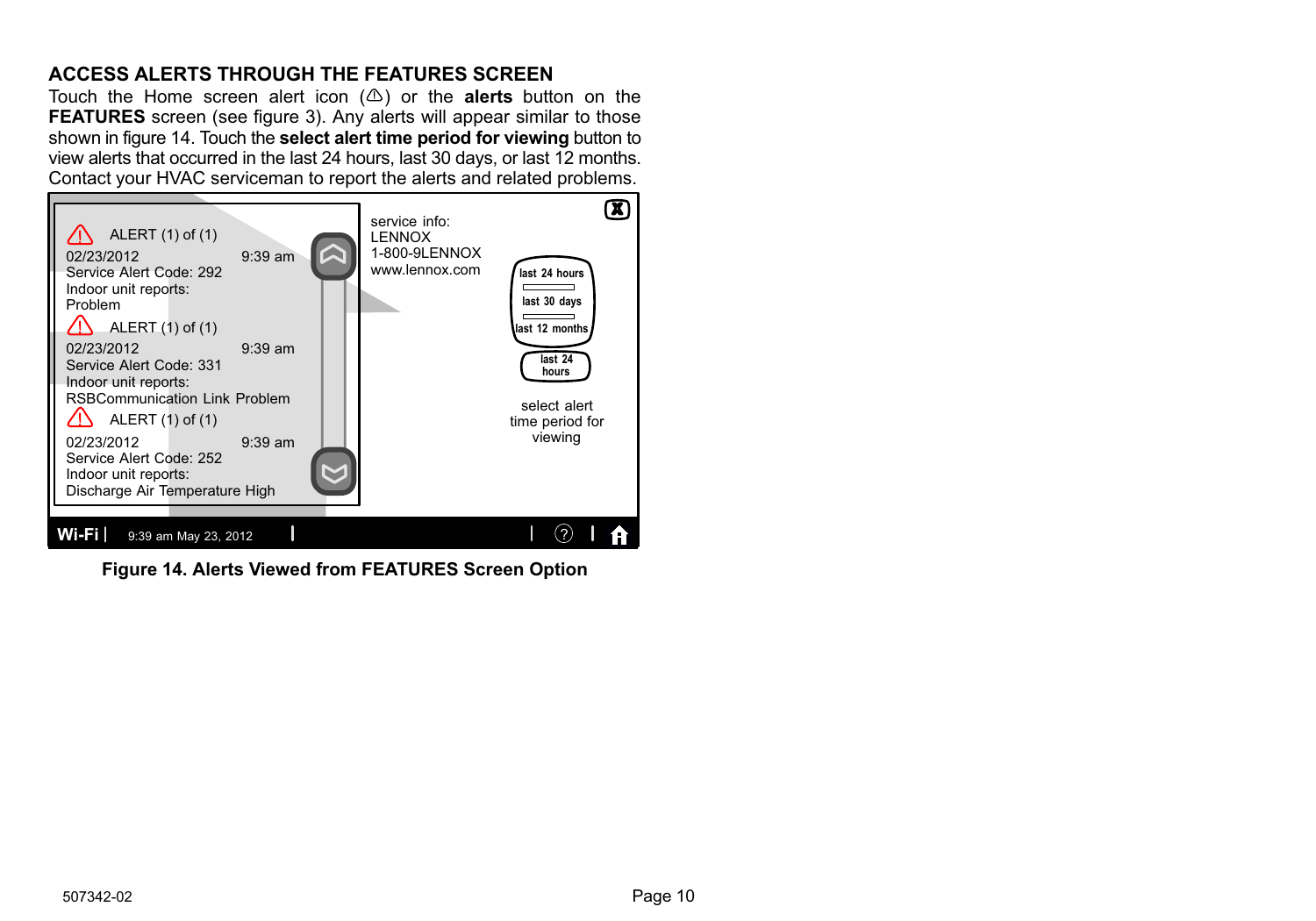Navigate to different screens (see figure 15). You can clear alerts and set new reminders after routine service. You may also select **remind later** to be reminded at a time that is more convenient for performing the service. If a red alert (red  $\triangle$ ) is present, contact the party identified under **service info.** 



**Figure 15. Alerts**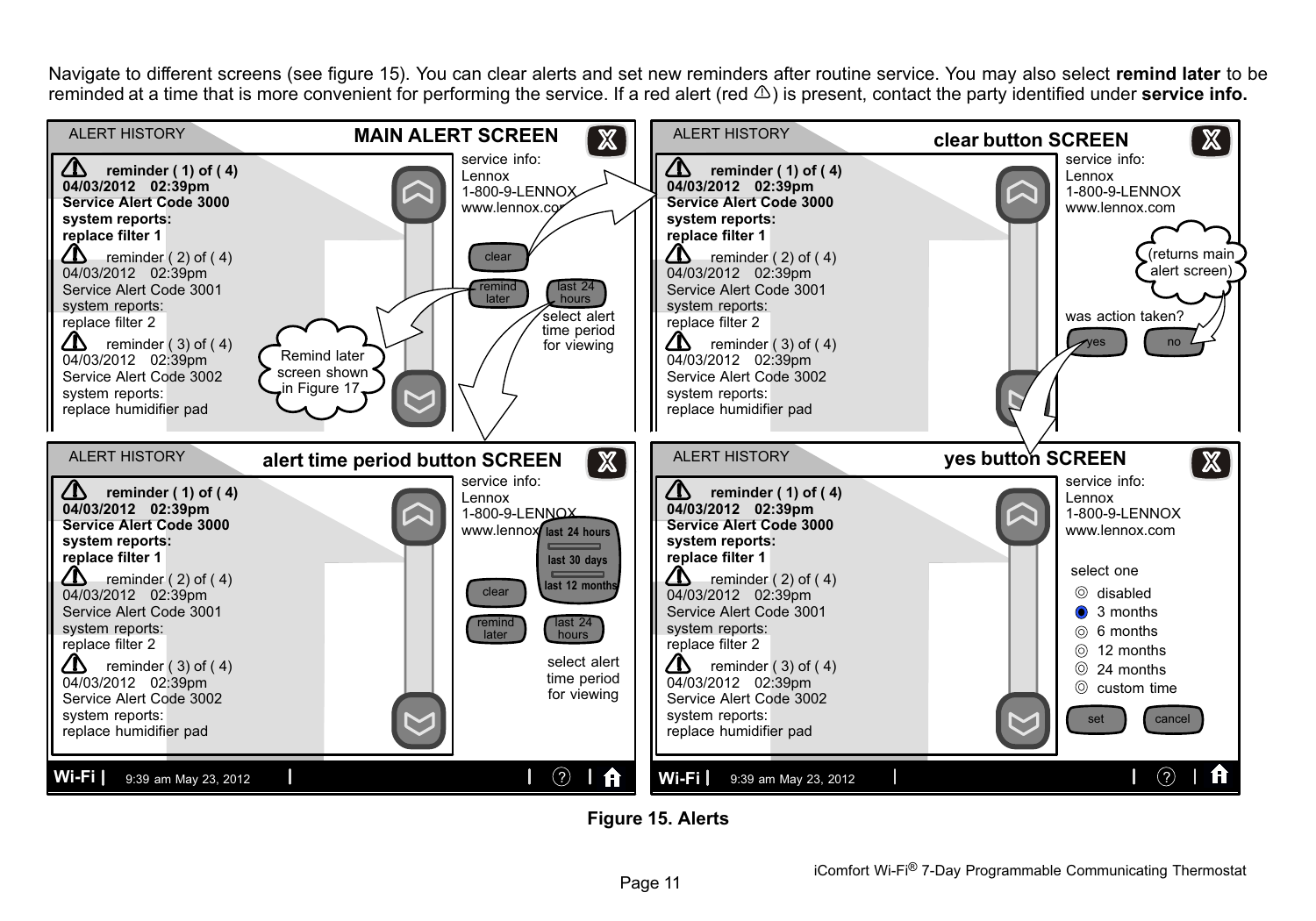# <span id="page-11-0"></span>**SERVICE ALERT CODES**

| <b>Number</b> | Value    | <b>Number</b> | Value          | <b>Number</b> | Value               | <b>Number</b> | Value                               | <b>Number</b> | Value                      |
|---------------|----------|---------------|----------------|---------------|---------------------|---------------|-------------------------------------|---------------|----------------------------|
| 3000          | Filter 1 | 3002          | Humidifier Pad | 3004          | Maintenance         | 4000          | User Wi-Fi state change,<br>disable | 4002          | Image file download failed |
| 3001          | Filter 2 | 3003          | UV Light       | 3005          | PureAir Maintenance | 4001          | Firmware download failed            |               |                            |

### **REMINDERS**

Reminders alert you to perform routine maintenance, such as replacing filters. Access the reminders from the **FEATURES** screen **reminders** button.

## **SETTING REMINDERS**

*NOTE - A previously set service time can be changed using the "custom time" option.*

Use one of the "month" reminders to be reminded when routine service is due.

Use **custom** to access the time/date screen (figure 17) to set an exact date and time for a reminder to appear. Use the arrows to select a month; then, select the desired day of the month. Touch **save** when finished.



**Figure 16. Set New Alert Date**



**Figure 17. Setting Custom Time**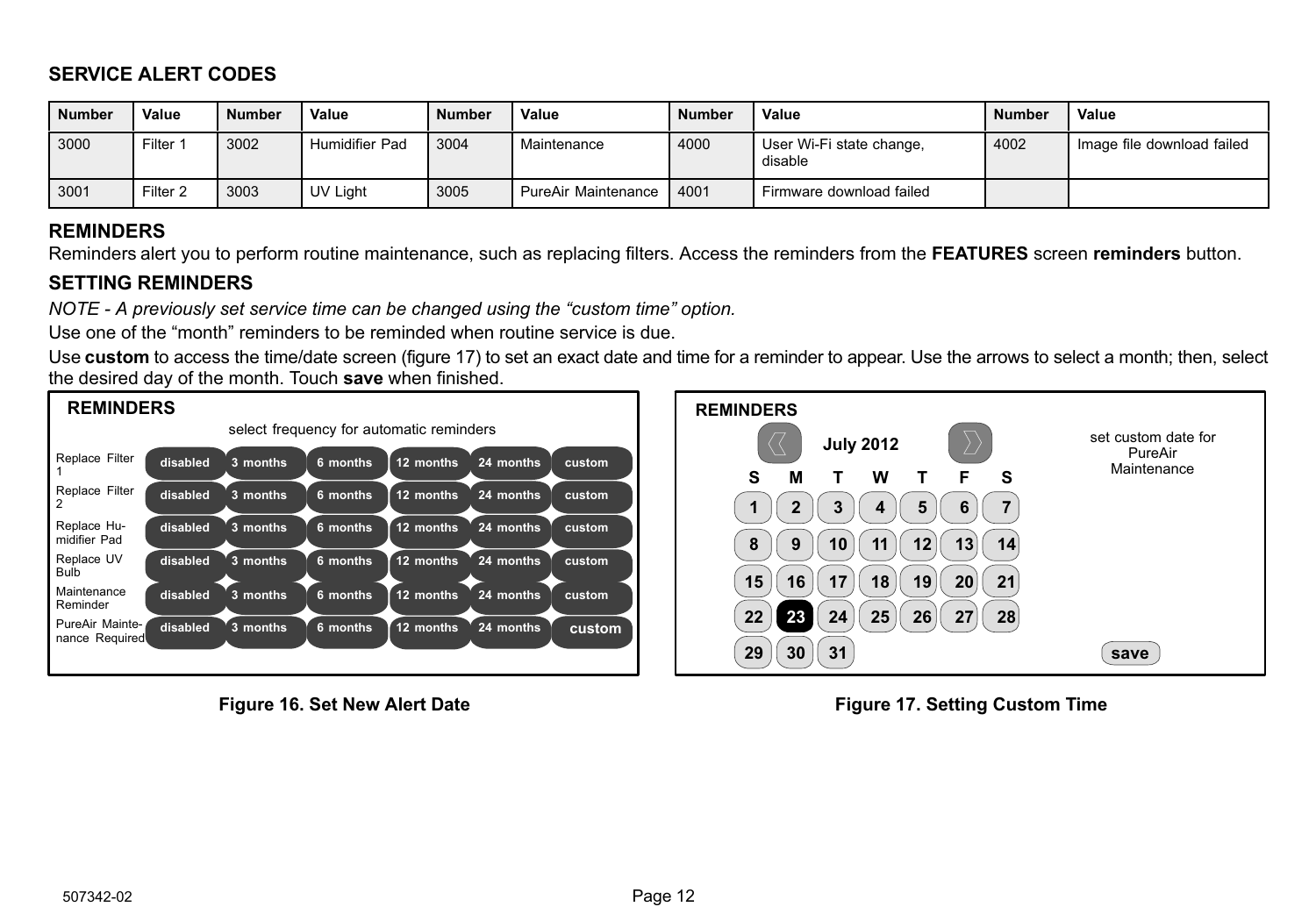Service reminders can be cleared or the date can be revised by using the service alert's **clear** and **remind later** buttons on the right side of the screen.



**Figure 18. Viewing, Clearing and Changing Reminder Time**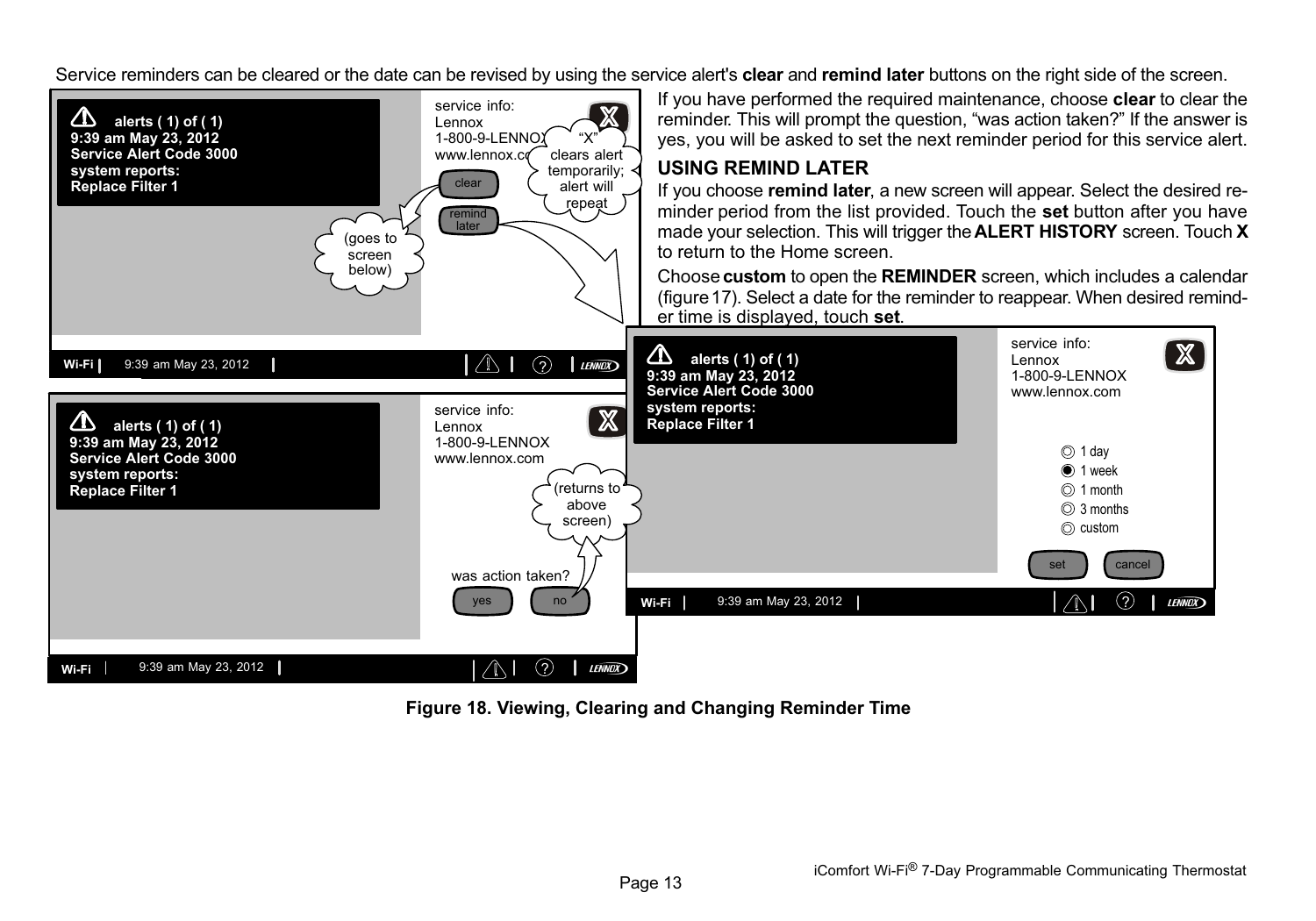# <span id="page-13-0"></span>**SERVICE INFORMATION**

Service information is normally completed by the installer at time of initial installation.

Should you wish to change this information, proceed to the consumer portal. Select My Account, then My Dealer tab and touch **change dealer** button.



**Figure 19. Service Information**

# **HELP (?)**

When you touch the help icon **(?)** at the bottom, right-hand corner of the screen, an array of **(?)** icons are displayed on the screen. When you touch one of these help **(?)** icons, a pop-up describes the function of the nearest active button(s). Figure 20 shows an example of the **HELP** screen and a pop-up.



**Figure 20. Typical Help (?) Screen**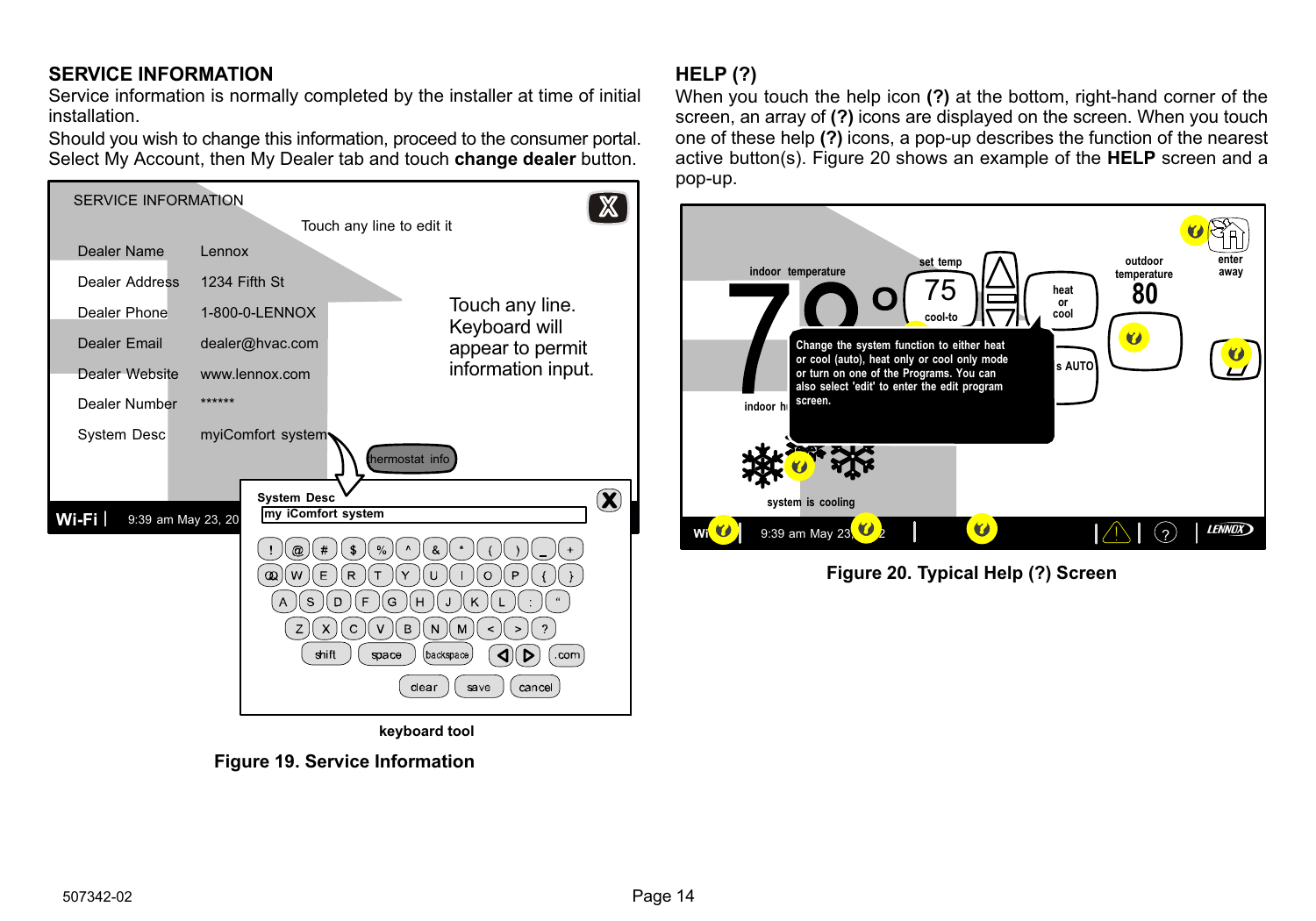# <span id="page-14-0"></span>**Adjusting Room Temperature, Away Mode, Clock and Weather**

**Adjust temperature when programming is OFF** — When the programming is OFF, the system mode button (shown in figure 21, labeled **heat or cool**) indicates a manual mode (no mention of "program"). In this mode, touch one of the two **set temp** buttons to change the temperature setting. The up/down arrows appear, allowing you to adjust the "cool to" (or "heat to") values to the desired temperature setting.

This setting will remain until you decide to change it again. (The inset shows an alternate configuration of button layout in non-program mode.)



**Figure 21. Adjusting Temperature with NO Program Running**

**Away Mode (Vacation)** — The **enter away mode** button on the home screen (upper right-hand corner) sets the system for manual operation and allows you to set the thermostat for energy-saving operation while you are gone for an extended period of time. In this mode, the system will only come on if the indoor temperature falls below a set value in the heating mode (62º F default), or if the indoor temperature rises above a set value in the cooling mode (85º F default). You may adjust these settings as desired (see figure 22). To exit the away mode, touch **cancel away mode**.



#### **Figure 22. Adjusting Temperature with Program Running (Away Mode)**



#### **Figure 23. Adjusting Temperature with Program Running (other options)**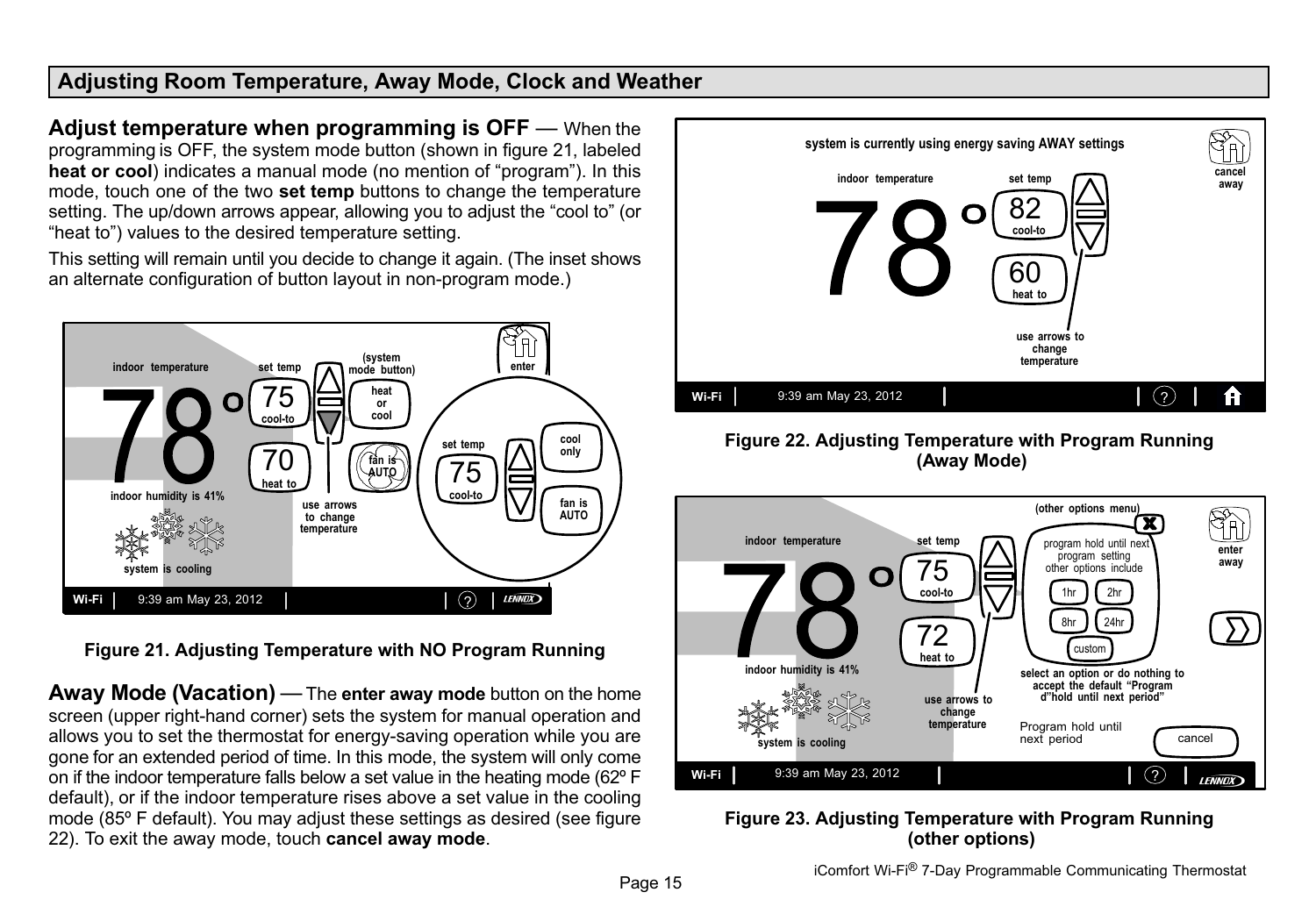<span id="page-15-0"></span>You may select one of the hour buttons (1, 2, 8, or 24) if desired. If you select **custom**, a time/date screen appears and you have the option of setting the hold for any length of time (see figure 24).

After a hold is set, the **other options** menu disappears and a message will state when the hold expires, along with a **cancel** option should you choose to revert to the original program.

If you do not choose one of the "other options" the setting will be held until the next period (default).



#### **Figure 24. Adjusting Temperature with Program Running (program hold)**

## **CLOCK SETTINGS**

- 1. Touch the **clock display** on the Home screen (see figure [1](#page-2-0) on page [3](#page-2-0)). Figure 25 shows the **CLOCK SETTINGS** screen.
- 2. Use the horizontal arrows to scroll to the desired month and year. Touch a day of the month to select it.
- 3. Touch **time format** and **daylight saving** to toggle these options (if desired).
- 4. Use the up/down arrows to change time.
- 5. Touch **am/pm** to select morning or afternoon (am/pm does not appear if 24HR format is selected).



# **Figure 25. Set Current Time and Date**

## **WEATHER**

- 1. Touch the **weather icon** on the Home screen (see figure [1](#page-2-0) on page [3\)](#page-2-0) to view the **WEATHER** screen. Figure 26 shows a typical 5-day forecast screen.
- 2. Use **"X"** button to return to the Home screen.



**Figure 26. Typical Weather Screen**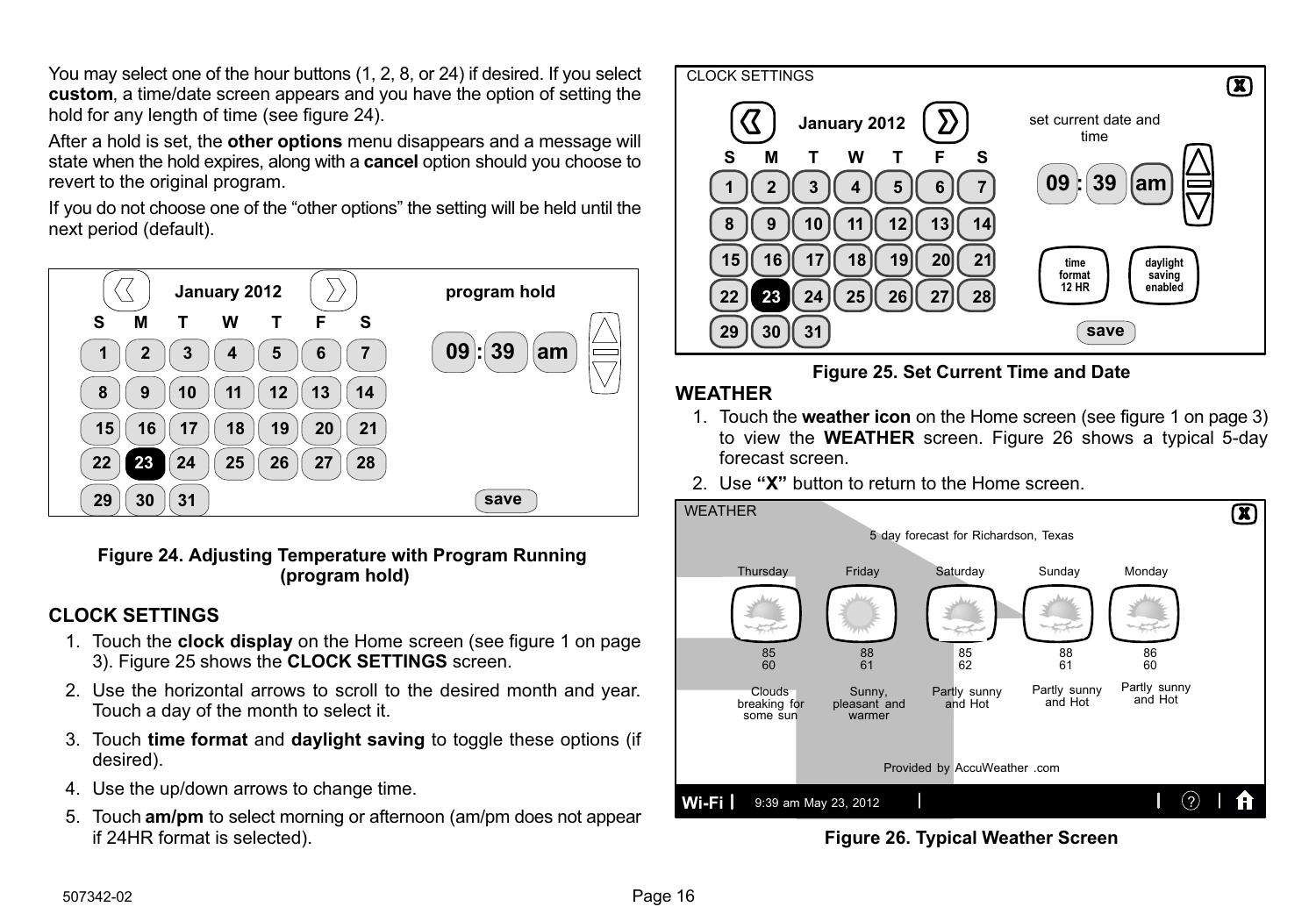# <span id="page-16-0"></span>**Setting Zoning Controls**

When a zone control system has been installed and enabled by the installer. the homeowner has the option to control temperature or set away mode for each enabled zone. Touch the **zone location** button as shown below to display the **AVAILABLE ZONES** screen.



Figure 27 shows the AVAILABLE ZONES screen. This screen displays the current temperature, as well as the heating / cooling settings for each zone.

#### **RENAMING ZONES**

Touch the zone number of the zone you wish to rename. An on-screen keyboard will appear to allow you to rename a specific zone. Touch the **save** button when you are through.



# **Figure 27. Home Screen - Selecting Available Zones Screen ADJUSTING ZONE TEMPERATURES**

Touch the current temperature reading of any zone that you wish to adjust. This will trigger the appearance of the temperature adjustment screen. Make desired adjustments for the particular zone as outlined beginning on page 14.



**Figure 28. Selecting Available Zones**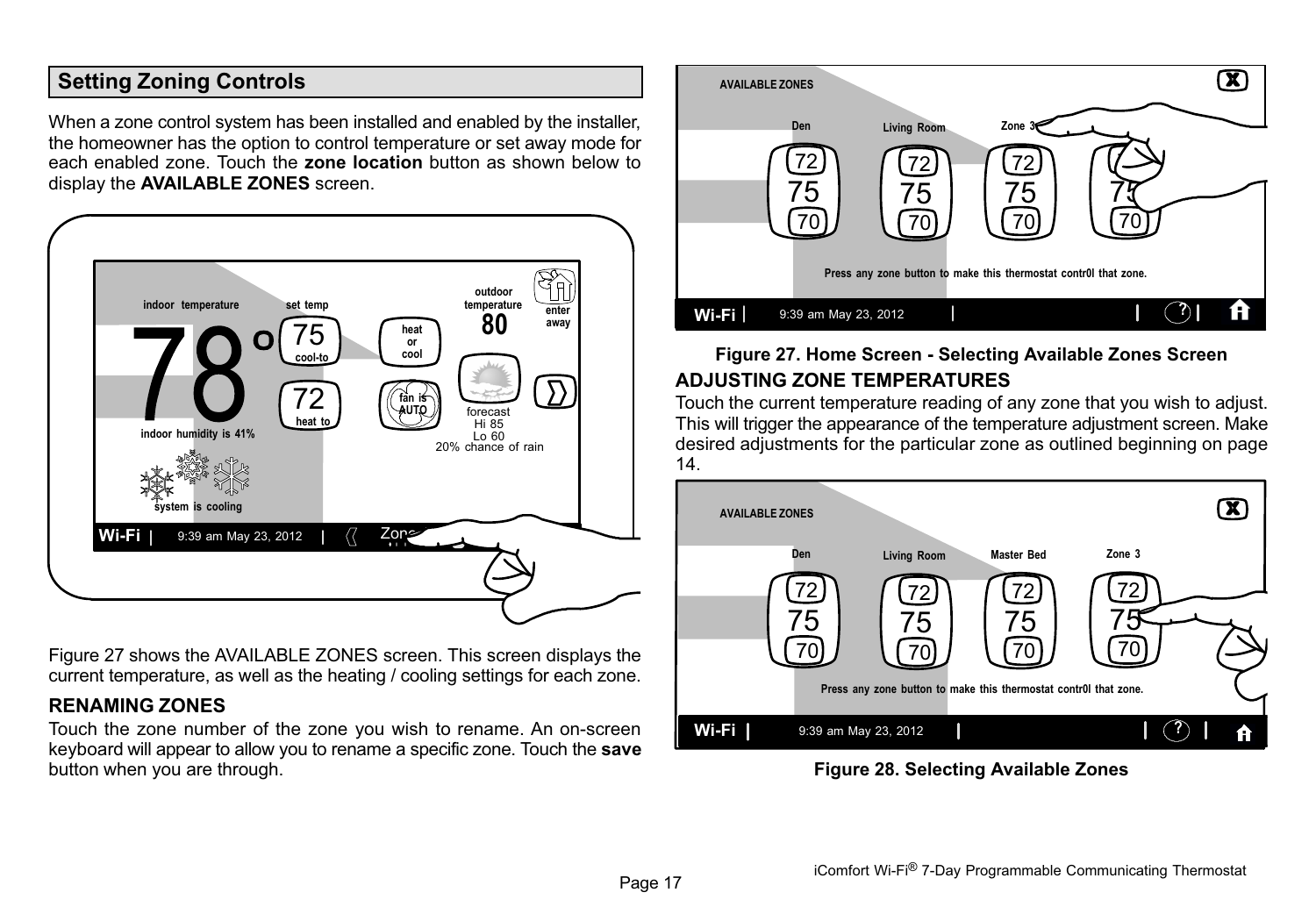

**Figure 29. Adjusting Temperature**

# **SETTING AWAY MODE PER ZONE**



**Figure 30. Home Screen - Selecting Away Mode for Individual Zones**

The Zone 1 thermostat becomes the system master thermostat. If the Zone 1 thermostat is set for Away Mode (on the Home Screen), the away mode is enabled for the whole system (all zones) until canceled.

If zones 2, 3, or 4 are set for Away Mode on the Home Screen, the Away Mode icon appears at the lower-right of each zone button on the AVAILABLE ZONES screen.

#### **ADJUSTING AWAY MODE TEMPERATURE OR CANCEL AWAY MODE PER ZONE**

To adjust the Away Mode zone temperature setting or to cancel Away Mode for a specific zone, enter the Home Screen, select the desired zone and touch the **Cancel Away** icon located in the upper right-hand corner of the screen.



**Figure 31. Adjusting Temperature or Canceling Away Mode with Program Running (Away Mode)**

# **HOW TO DISABLE ZONING**

From the Home screen, select the right arrow to proceed to the **FEATURES** screen. Select **zone settings** and then select **zoning is ON**. This will toggle zoning to OFF. Once disabled, zoning information disappears from the status bar along the bottom of the home screen. When zoning has been disabled, the master thermostat controls the entire system in single comfort mode.

*NOTE - When Zoning is disabled, the in-zone thermostats are also disabled; however, each of the zone thermostats continues to display the current temperature for that zone. The iComfort® logo is also displayed to indicate that zoning is off.*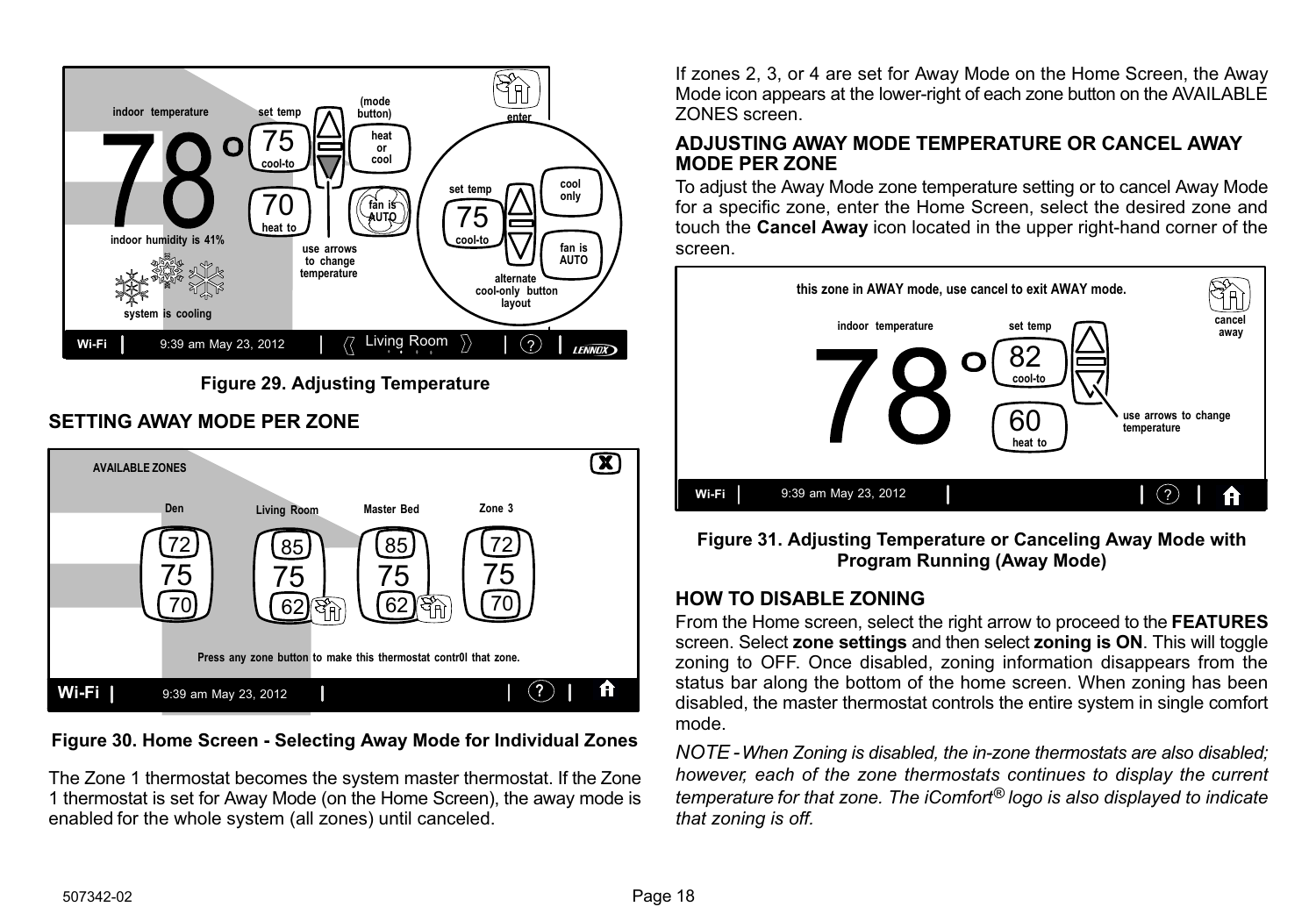<span id="page-18-0"></span>**Setting Humidity Controls**

# **NOTICE**

Humidifier and dehumidifier controls must be set up by the installer or these controls will not be visible. If your system has one or both of these features and the controls are not visible, contact your Lennox dealer for proper setup.

If the controls have been set up, they will appear and will be ON.

**Heating Mode**: When an XP25 heat pump is installed, the **heating mode** option is displayed. To adjust heating mode settings, touch the  $\mathcal{D}$  button to go to the FEATURES screen; then touch the **system settings** button. Touch the heating mode icon to toggle between **NORMAL** and **COMFORT**. Default is **NORMAL**.

- **Normal** Standard system operation
- **Comfort** The system adjusts compressor operation to increase air temperature.

**Humidification and Dehumidification Settings**: To adjust humidification settings, touch the  $\mathfrak D$  button to go to the FEATURES screen; then select the **system settings** button. Some systems may have a humidifier and some may have a dehumidifier. Some systems will have both (as shown in figure 32). You can control either or both from this screen.

**Humidification Settings**: Touch the humidifier setting button you want to adjust. If it says humidifier is OFF, one touch will change it to ON and bring on the **set-to** button. When you touch the **set-to** button, the arrows appear, allowing you to change the humidity setting to the desired value.

**Dehumidification Controls (iComfort® Outdoor Unit)**: Touch the humidifier setting button you want to adjust. If it says ClimateIQ<sup> $m$ </sup> setting DRY (off), one touch will display a selection for DRY, MODERATE and HUMID. Select MODERATE or HUMID to trigger the **set-to** button.

Which one you chose depends on the region of the country you live in. For example:

- if you live in a humid location like Miami, FL select **Humid**
- if you live in a moderate location like Denver, CO select **Moderate**
- if you live in a dry location like Phoenix, AZ select **Dry**.

Touch the **set-to** button to bring up the up/down arrows. Use these arrows to adjust the humidity level to the desired setting.

Three climate settings are available for iComfort® equipment: dry, moderate and humid.

- Dry The system supplies higher indoor airflow at all compressor capacities. This will increase efficiency by operating at a higher sensible-to-total ratio.
- Moderate The system controls indoor airflow to ensure balanced efficiency and comfort.
- Humid The system lowers the indoor airflow at all compressor capacities. This setting improves humidity removal by operating at a lower sensible-to total-ratio.





**Figure 32. Humidification Settings (iComfort® Outdoor Unit)**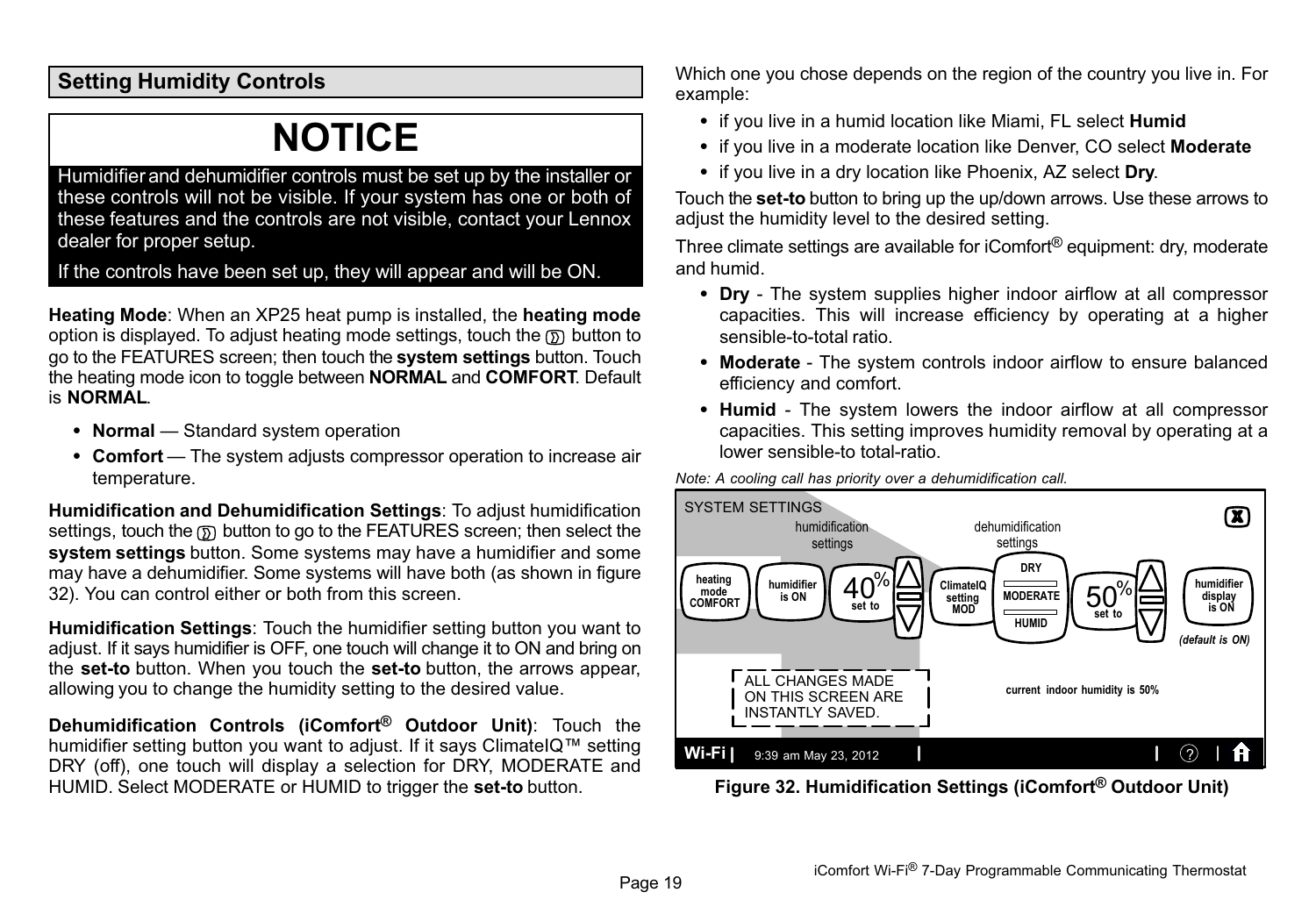<span id="page-19-0"></span>**Dehumidification Controls (Non-Communicating Outdoor Unit)**: Touch the humidifier setting button you want to adjust. If it says de-humidifier **OFF**, one touch will display a selection for **OFF**, **MEDIUM** and **HIGH**. Select **MEDIUM** or **HIGH** to bring on the **set-to** button. When you touch the **set-to** button, the arrows appear, allowing you to change to the desired humidity setting.

Three climate settings are available for non-communicating equipment:

- OFF The system supplies higher indoor airflow at all compressor capacities. This will increase efficiency by operating at a higher sensible-to-total ratio.
- **MEDIUM** The system controls indoor airflow to ensure balanced efficiency and comfort.
- HIGH The system lowers the indoor airflow at all compressor capacities. This setting improves humidity removal by operating at a lower sensible-to total-ratio.

Remember that the humidification controls are only active while the system is in the heating mode. The dehumidification controls are only active while in the cooling mode.



**Figure 33. Humidifier Controls (Non-Communicating Outdoor Unit)**

# **Connecting to a Home Wi-Fi Router**

*Check the router utility program or contact service provider for help. The Wi-Fi thermostat must be close enough to the Wi-Fi router to ensure a good communications signal between the thermostat and the router. (Hint: use a smart phone with Wi-Fi and Wi-Fi finder application to locate and determine signal strength.)*

*NOTE - The thermostat will not be able to reliably connect to the router if the received signal strength indicator (RSSI) shows a larger negative number than 70 i.e. 75, etc.*

**Secure Connection Recommended!** *Verify that the router is compatible with and set to operate in either 802.11b, 802.11g or 802.11n wireless network modes. Check router utility program or contact service provider for assistance.*

Below are some possible conditions that will cause wireless interference with the thermostat resulting in poor signal reception.

- Portable phones and bases
- Baby monitors
- Wireless speakers
- Bluetooth devices
- Garage door openers
- Neighbors' wireless devices.

To eliminate a possible source of interference, temporarily disable any devices and see if Wi-Fi performance has improved.

# **ENABLING WI-FI**

To enable the Wi-Fi feature to communicate with a wireless router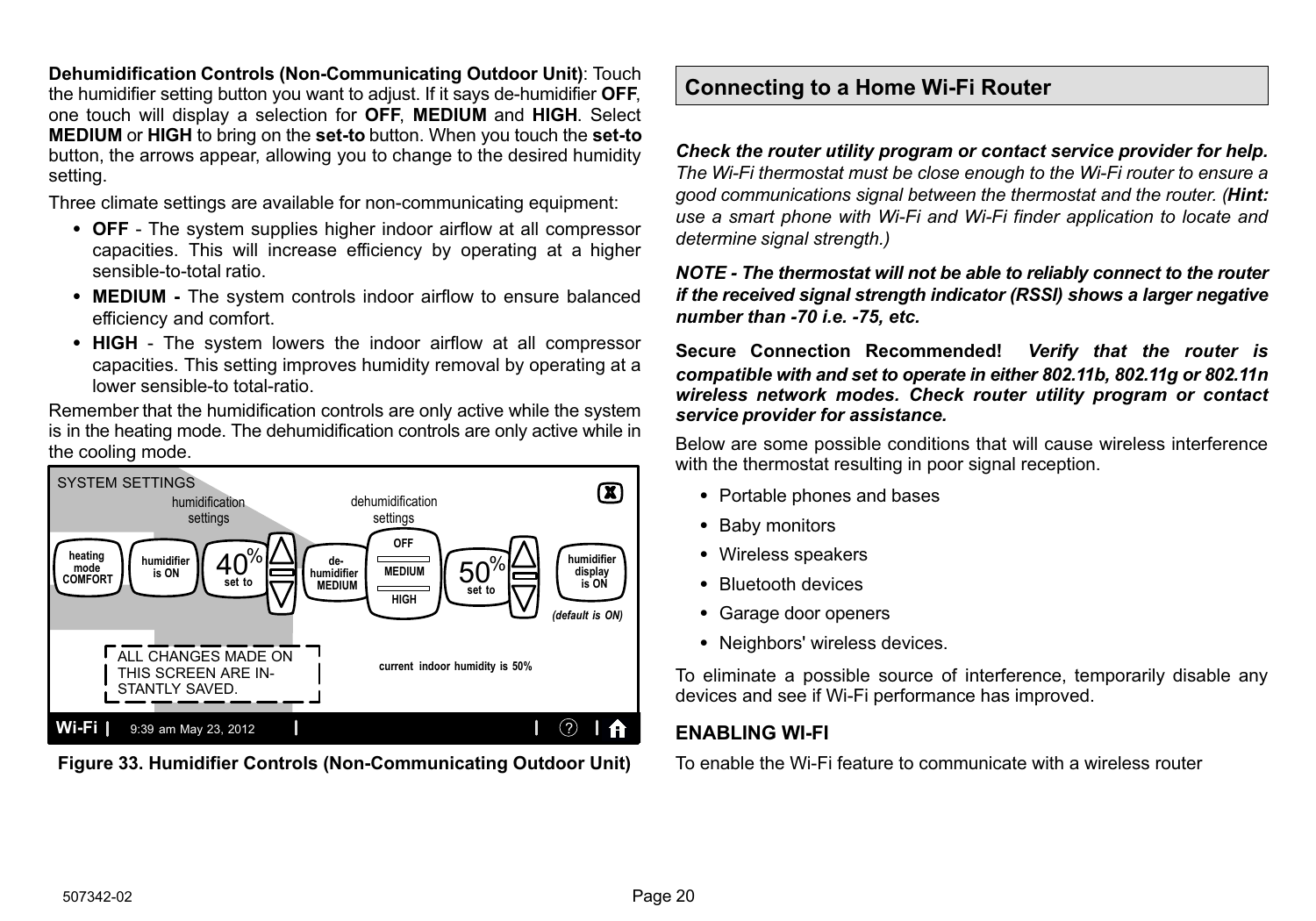

1. Press and release **Wi-Fi** in the lower left corner of the HOME screen

# **Figure 34. Press Wi-FI**

2. Press the **Wi-Fi disable** button to enable Wi-Fi.



#### **Figure 35. Enable Wi-FI**

3. The *User Agreement* screens will appear next. Press **next** as many times as necessary; then press **accept** after reading the User Agreement.

#### **ESTABLISHING A WI-FI CONNECTIONS**

There are two methods to setup your Wi-Fi connection. Select either *NETWORK SETTINGS* or *connection status*.

#### **Method 1 — Network Settings Method**

1. Press **NETWORK SETTINGS**; this screen shows a graphical view of buttons representing OPEN and SECURE Wi-Fi networks and a button for adding a network.



# **Figure 36. Enable Wi-FI**

- **Open** connection which which requires no password.
- **Secure** connection which requires Wi-Fi password (security key).
- Add a network is required when Wi-Fi identification (SSID) is being hidden (not broadcasting). You will need to know the Wi-Fi network name (SSID), security encryption type (if enabled), and security password (if security encryption is enabled).
- 2. When selecting a:
	- **unsecured** connection a screen will appear with two options, **connect** and **router info**. Press **connect** to continue.
	- **secured** connection a screen will appear requesting the Wi-Fi network password (security key). There are two options to select from which are **connect** and **router info**. Using the on-screen keyboard, enter the password (security key) and then press **connect** to continue.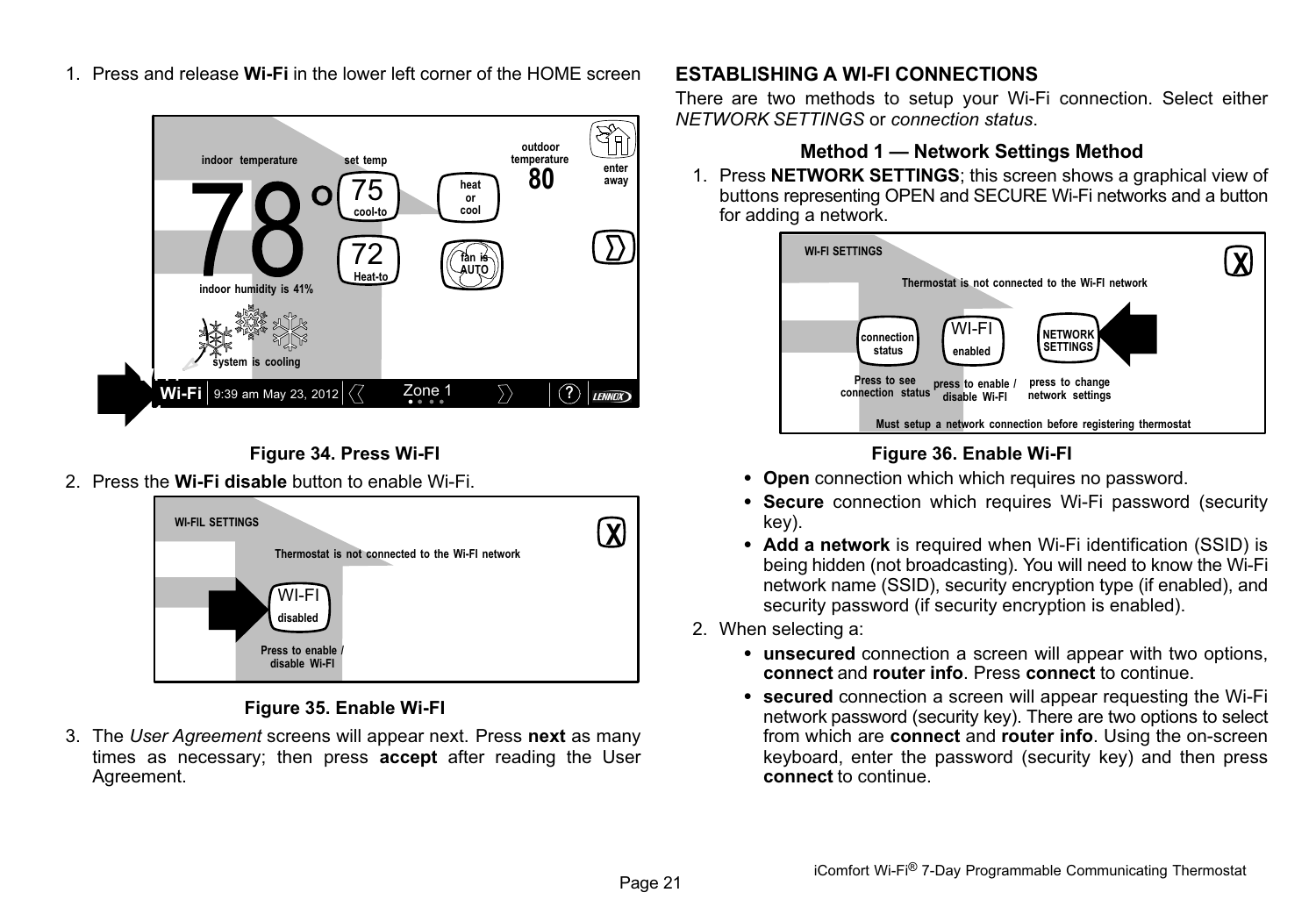

# **Figure 37. Typical Connection Type and Signal Strength**

*NOTE - The router info button provides information concerning the home Wi-fi connection (i.e, RSSI, IP address, MAC address and wait state) all of which may be helpful in troubleshooting network connection issues).*

3. If connection is successful the screen will return to the available networks screens. Press **X** to return to the previous screen. If the connection was successful it will be listed connected as exampled below.



**Figure 38. Network Connected**

# **ESTABLISHING A WI-FI CONNECTIONS TO A HIDDEN NETWORK**

- 1. When connecting to a hidden network, press the **add new network** icon to continue.
- 2. Enter the **network name (SSID)** using the onscreen keyboard and press the **save** button.
- 3. By default security is set to **none**. To enable the security option, press the **security is none** icon and select the security used for the Wi-Fi network (**WEP**, **WPA** or **WPA2)**.
- 4. Press the **connect** icon to continue.
- 5. Using the on-screen keyboard, enter the password (security key). If the network name or security key combination is incorrect or incorrectly type, and access to the specified network failed, a message will alert you to retry.



## **Figure 39. Network Manual Setup (Hidden Network)**

6. If connection is successful the screen will return to the available networks screens. The network successfully connected will be listed and shown as connected as exampled in figure 38.

## **Method 2 — Connection Status Method**

1. Press connection status; this screen shows a graphical view of the current connection status.

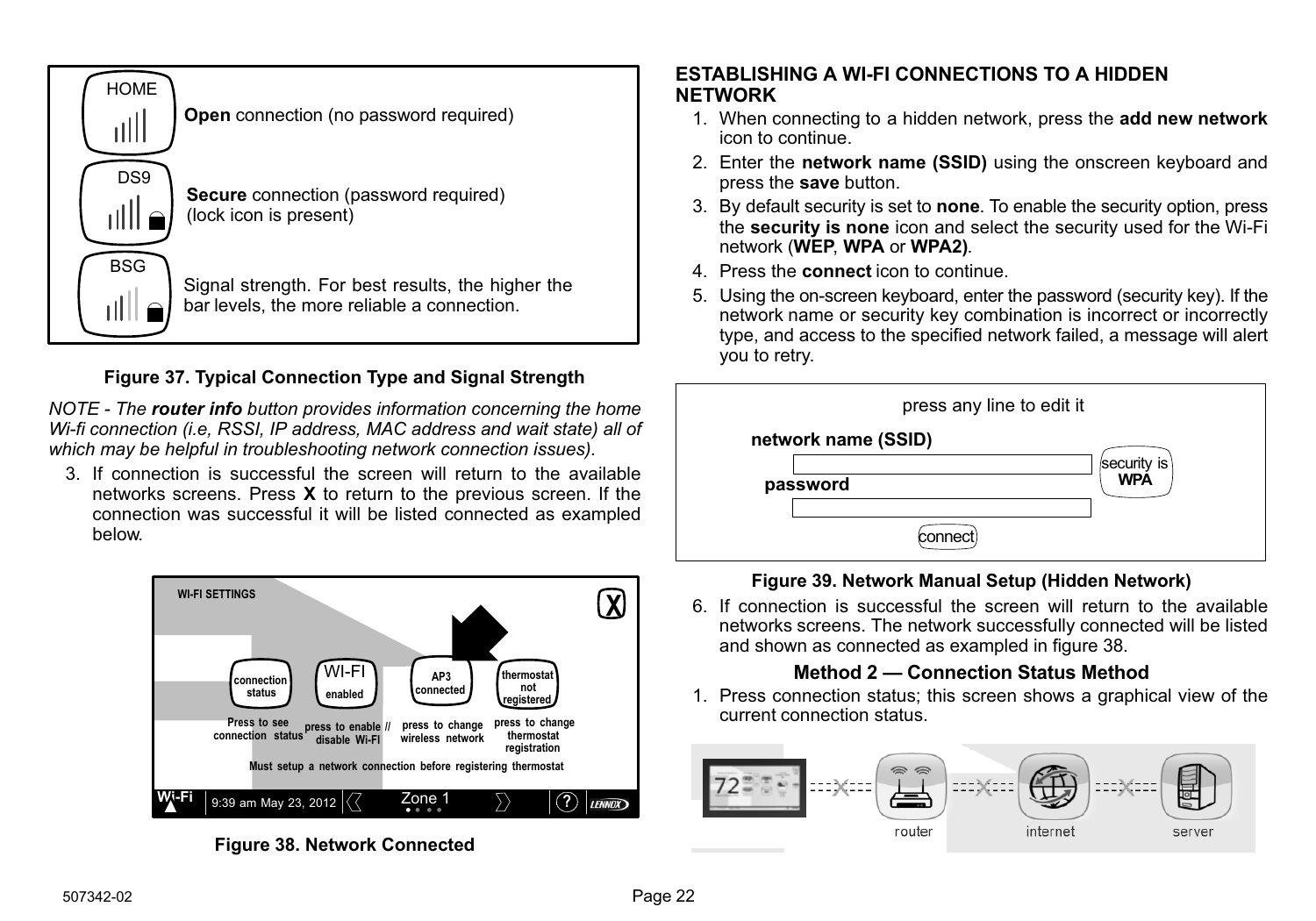- <span id="page-22-0"></span>2. Select the router icon to choose the desire W-Fi network. When selecting a:
	- **unsecured** connection a screen will appear with two options, **connect** and **router info**. Press **connect** to continue.
	- **secured** connection a screen will appear requesting the Wi-Fi network password (security key). There are two options to select from which are **connect** and **router info**. Using the on-screen keyboard, enter the password (security key) and then press **connect** to continue.
- 3. If connection is successful the screen will return to the available networks screens. Press **AP3** as exampled in figure 40 to return to the previous screen. If the connection was successful it will be listed connected as exampled below.



#### **Figure 40. Network Connected**

4. Select **X** to return to the **WI-FI SETTINGS** screen. Select connection status again to verify that connection to the *router* and *Internet* is active. Both the *router* and *Internet* icons will have green backgrounds if connections are successful.



# **Troubleshooting Wi-Fi Connection**

The following terminology is used in this troubleshooting section:

- **Router Signal Strength (RSSI)**. RSSI is an indication of the signal strength of the Wi-Fi router being received by the scanning device (i.e., smart phone). Therefore, the higher the RSSI number (or less negative in some devices), the stronger the signal..
- **802.11b, g and n** are wireless networking specification that extends throughput up to 130mbps using the 2.4 GHz band.
- **Internet Protocol Address (IP address)**. This is a numerical label assigned to each device (e.g., computer, printer, thermostat) participating in a computer network that uses the Internet Protocol for communication. An IP address serves two principal functions: host or network interface identification and location addressing.

#### **Electromagnetic Interference Causing Poor Connectivity**

Locate both the thermostat and router away from other devices that could possibility interfere with wireless communications. Some examples of other devices that could interfere are:

- Microwave ovens
- Wireless Cameras
- Portable phones and bases
- Baby monitors
- Wireless speakers
- Bluetooth devices
- Garage door openers
- · Neighbor's wireless devices.

To eliminate a possible source of interference, temporally disable any devices and see if Wi-FI performance has improved.

## **Router Signal Strength (RSSI)**

The ideal signal strength range for the iComfort Wi-Fi® thermostat is -1 to -69 RSSI. The signal strength can be viewed from the thermostat interface. Use steps 1

1. Press NETWORK SETTINGS; this screen shows a graphical view of buttons representing Wi-Fi options OPEN and SECURE wireless networks and a button for adding a network.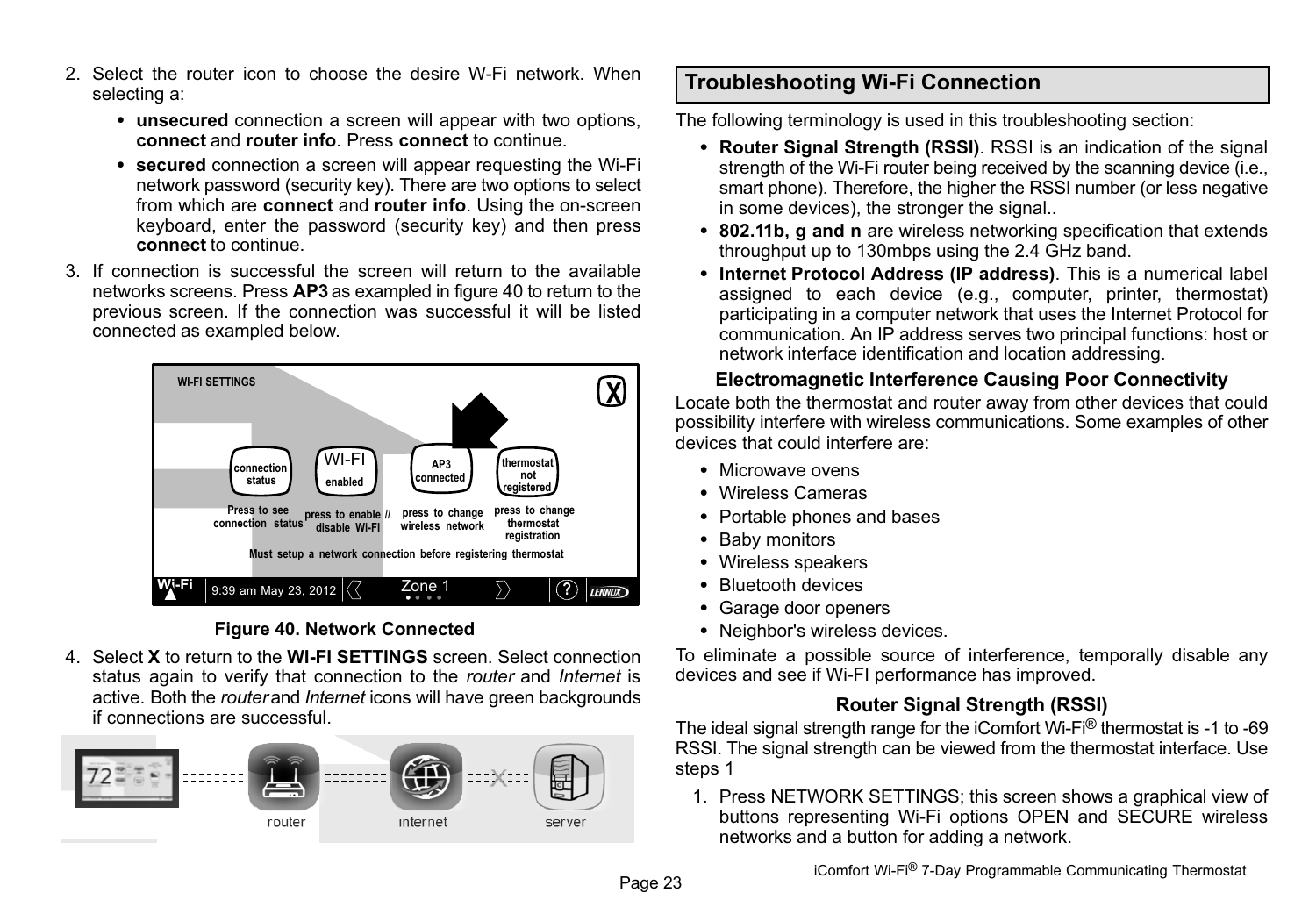2. Select the access point that has already been establish and connected too. There are two options to select from which are **connect** and **Router info**. Select **Router Info** and verify the RSSI strength. If the signal is anywhere between -1 to -69, then the signal strength is sufficient. If outside this range, the either locate the router closer to the thermostat or add a signal repeater.

Remember that walls, appliances, equipment and other various barriers will reduce signal strength.

# **Router Signal Strength (RSSI)**

The signal strength can be viewed from the thermostat interface. Use the following procedure to discover the Wi-FI router signal strength at the installation location of the thermostat.

1. Touch **NETWORK SETTINGS** to display your Wi-Fi connection.



#### **Figure 41. Network Settings**

2. Select an access point that has already been established and connected. There are two options to select from: **connect** and **Router info**. Select **Router info** and verify the RSSI strength. If the signal is between -1 and -69, then the signal strength is sufficient. If the signal strength is outside of this range, install the router closer to the thermostat or add a repeater.

## **Rebooting the Thermostat to To Establish Connection to the Server**

If, after successfully connecting the thermostat to your wireless router, the following message appears on the screen:

#### **Connection to server has not been established or it has been lost. Please wait until the connection is established,**

wait five minutes. Perform the following procedure, if the server connection is still not established.

- 1. From the home screen, touch the **Lennox** logo (bottom right-hand corner of screen) and **hold** for 5 seconds.
- 2. A message screen stating *qualified Lennox equipment installers only* warning screen appears (figure 42).



## **Figure 42. Qualified Lennox Equipment Installer Warning**

- 3. Touch the **reset** button. The thermostat will reboot itself. The screen will go blank for two or three seconds. Then, the home screen will appear.
- 4. From the Home screen, touch and release **Wi-Fi** in the lower left corner of the HOME screen.
- 5. If the message **Connection to server has not been established or it has been lost**, it may take 10 to 15 more seconds to make connection to server. If **connection is established** continue to the next section. If connection fails, then contact Lennox Customer Care Department at 1-800-9-LENNOX (1-800-953-6669) for further assistance.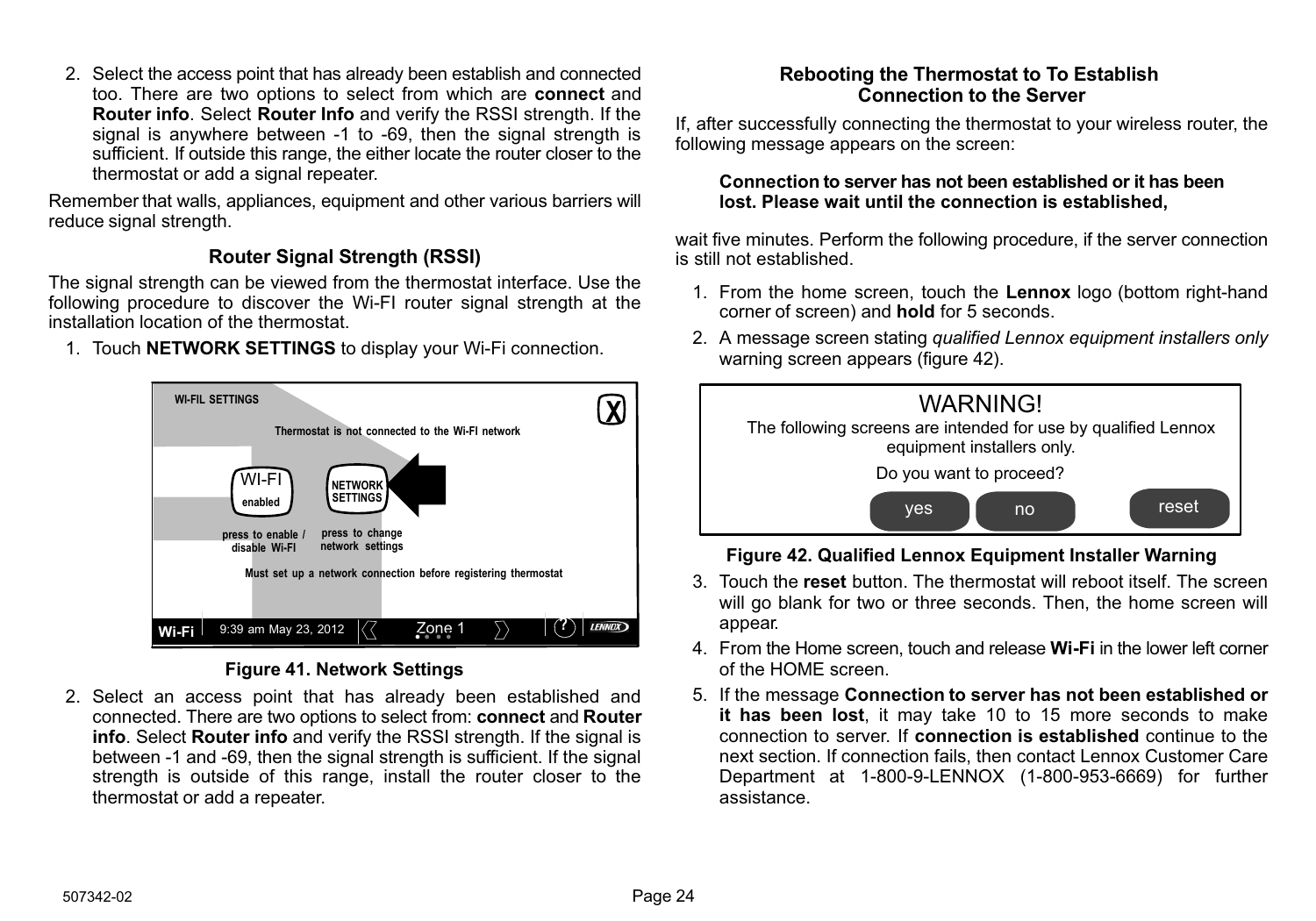# <span id="page-24-0"></span>**Registering the Thermostat**

#### **REGISTRATION FOR ONLINE ACCESS**

1. From the WI-FI SETTINGS screen, press either the **thermostat not registered** icon or the **connection status** icon and select the **server** icon.



2. Enter homeowner email address and press the register button.

| Register with iComfort Wi-Fi thermostat to enable remote access<br>and online weather information |  |
|---------------------------------------------------------------------------------------------------|--|
| enter your email                                                                                  |  |
|                                                                                                   |  |
| <b>System Desc</b>                                                                                |  |
|                                                                                                   |  |
| register                                                                                          |  |

3. A pop-up screen will appear asking if the email address below is correct? Verify the email address is correct and press **yes**.

4. Another pop-up screen will appear notifying the user to check their email.

An email has been sent to xxxxxxxxxx@lennoxind.com with instructions on how to register your thermostat. If you haven't received the email, please check your spam folder and make sure that your email address is correct.

*NOTE - If the email address originally entered is incorrect, return to the thermostat registered screen and reenter the correct information and press register.*

5. After the server sends the email with the network link, registration and account creation must be completed from the homeowners personal computer.

*NOTE - Time from pushing the registration button on the thermostat and receiving the consumer portal register link from your email on your computer is normally from 5 to 15 minutes depending on Internet speed and traffic.*

*NOTE - Registration cannot be completed from any mobile device.*

6. After registration has been completed, press the connection status icon to verify the connection was successful. If the connection is successful the server icon background will be green.



7. After successful connection to the server is completed, the *firmware update* button will appear. The default setting is set to auto. If any firmware updates are available they will immediately start downloading and update the thermostat. The thermostat will reboot itself after the update is completed. Updates are done in the background and will not impair normal thermostat operations.

This auto update feature can be disabled by pressing the firmware update button to toggle to OFF however this is not recommended.